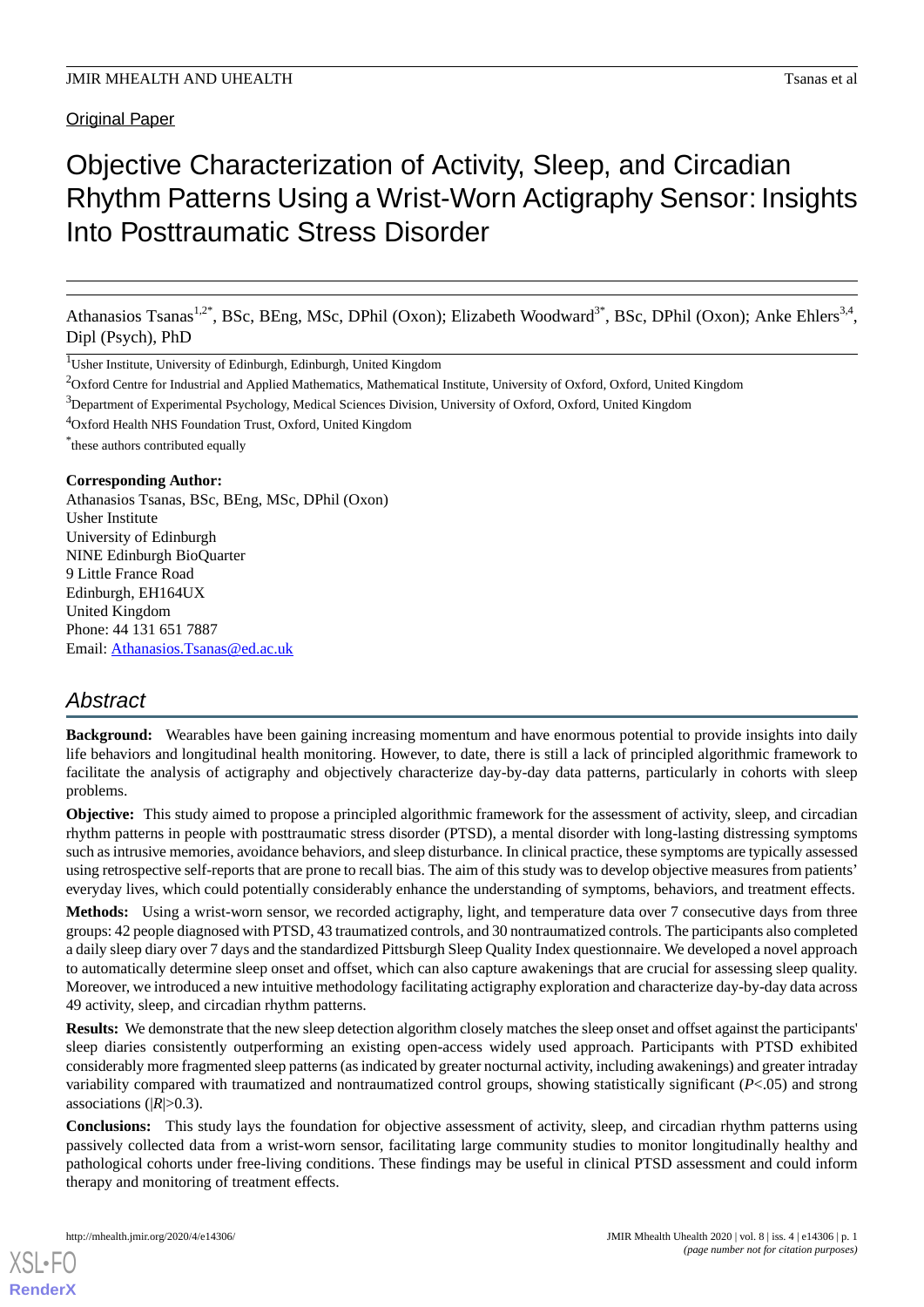*(JMIR Mhealth Uhealth 2020;8(4):e14306)* doi:  $10.2196/14306$ 

## **KEYWORDS**

actigraphy; sleep; Geneactiv; posttraumatic stress disorder; wearable technology

#### *Introduction*

#### **Background**

Posttraumatic stress disorder (PTSD) is a mental disorder with lifetime prevalence ranging from 1.9% [[1\]](#page-15-0) to 8.8% [[2\]](#page-16-0). However, these figures are considerably exacerbated in conflict, torture, and rape survivors [[3,](#page-16-1)[4](#page-16-2)]. PTSD may develop following exposure to a *traumatic event*, which is defined as *exposure to actual or threatened death, serious injury, or sexual violence* in the Diagnostic and Statistical Manual of Mental Disorders 5th edition (DSM-5) [\[5](#page-16-3)]. It is characterized by four symptom categories: (1) re-experiencing symptoms associated with the trauma, which include intrusive memories of the event, (2) avoidance of stimuli associated with the trauma, (3) negative alterations in cognition and mood, and (4) alterations in arousal.

Sleep disturbances have been termed the *hallmark* of PTSD [\[6](#page-16-4)] but are still poorly understood. They often have a chronic course and are among the most distressing symptoms [\[7](#page-16-5)]; these include difficulties falling and staying asleep [\[8](#page-16-6)] and nightmares [[9\]](#page-16-7). Poor sleep has been associated with daytime PTSD symptom exacerbation and severity [\[10](#page-16-8),[11\]](#page-16-9), indicating a potentially vicious maintenance cycle between sleep disturbances and PTSD symptoms [[11\]](#page-16-9), and highlights the importance of investigating sleep to potentially inform targeted treatment [[12\]](#page-16-10). Crucially, from the perspective of this study, the monitoring environment for symptom assessment is critical: PTSD patients report sleeping better in lab settings than at home [[13](#page-16-11)], where problems are more commonly detected [\[14](#page-16-12),[15\]](#page-16-13). This emphasizes the importance of conducting community studies under free-living conditions instead of lab-based assessments. Moreover, given that PTSD is a chronic condition, it would be desirable to develop low-cost monitoring systems that could provide insight into the patient's daily behaviors longitudinally; ideally, such systems would require minimum input from participants.

Longitudinal monitoring of mental disorders is typically achieved using the patient-reported outcome measures (PROMs), where participants are prompted to complete standardized validated questionnaires capturing generic or disease-specific symptoms [\[16-](#page-16-14)[18\]](#page-16-15). For example, sleep disturbances are common in mental disorders such as depression and PTSD and cause considerable distress and disability. Sleep diaries are recommended as the gold standard for subjective prospective sleep monitoring [[19\]](#page-16-16). Sleep diaries are typically completed over 1 week, asking participants to report the following (among others): time to bed, how long it took to fall asleep, length and number of awakenings, wake-up time, and sleep quality [[19\]](#page-16-16). However, sleep diaries are inherently limited by relying on an individual's ability to estimate their own sleep times [[20\]](#page-16-17); similar to PROMs, they may be subject to recall bias [[21\]](#page-16-18).

Therefore, although self-assessments have merit, they are by nature subjective and may not be easily comparable across individuals [[22\]](#page-16-19). On the other hand, objective monitoring of

daily behaviors may offer an additional dimension to understanding pathologies (here, PTSD) using passively collected data. In addition to overcoming the aforementioned problems, sensor data can be streamlined and facilitate direct comparison across participants. There have been considerable developments in the wearable sensor market over the last 5 years; in particular, wrist-worn sensors are widely available and are becoming increasingly affordable. Some have functionalities such as displaying time and communicating with smartphones to convey notifications; in short, these devices are becoming attractive beyond a research exercise, and they are generally embraced by the public. Although many companies have a business model where they employ proprietary algorithms and only offer access to processed data (eg steps, number of stairs, and sleep characteristics such as sleep onset and sleep offset), there are some devices that offer access to the raw *actigraphy* (3D acceleration) data, often complemented with additional modalities such as light, temperature, and heart rate. Overall, the raw signals from the wrist-worn sensor provide a rich source of information and researchers can develop algorithms tailored to the application at hand (often fusing different modalities). For example, actigraphy can be used to objectively quantify physical activity, which can be used as a biomarker for well-being [\[23](#page-17-0)]. Although it is currently not possible to obtain accurate estimates of sleep architecture and sleep stages using actigraphy, it provides a good measure of general sleep characteristics including sleep efficiency, total sleep time, sleep onset latency, and awakenings after sleep onset times [[24\]](#page-17-1). Recent work emphasizes participant adherence and the potential of using wrist-worn accelerometers to collect actigraphy data in large-scale population studies [[25\]](#page-17-2). Actigraphy has been used in people with PTSD [[10](#page-16-8)[,26](#page-17-3)] and has shown consistency with sleep diary reports in a PTSD population [[27\]](#page-17-4).

Unfortunately, the research literature discussing algorithmic tools to process the raw actigraphy data is limited and fragmented; there is no agreed data-processing protocol and frequently, actigraphy analysis is completed manually relying on visual inspection. This is because studies often have very different focus in terms of applications, for example, to assess general physical activity [\[25](#page-17-2),[28\]](#page-17-5) or sleep timings [\[29](#page-17-6)], and it is still early days for trying to standardize the commonly extracted features to characterize actigraphy data. Most studies focus on developing and validating actigraphy algorithms using only healthy control cohorts. However, it has been shown across a range of applications that developed algorithms on healthy controls may fail to generalize sufficiently well in cohorts with pathologies [[30-](#page-17-7)[32\]](#page-17-8).

#### **Objectives**

This study offers a principled framework summarizing many of the known algorithms and introducing new algorithmic approaches to extract potentially useful information from the actigraphy data. Although the application of this study is PTSD, the developed methodology is generic and, in principle,

 $XS$  $\cdot$ FC **[RenderX](http://www.renderx.com/)**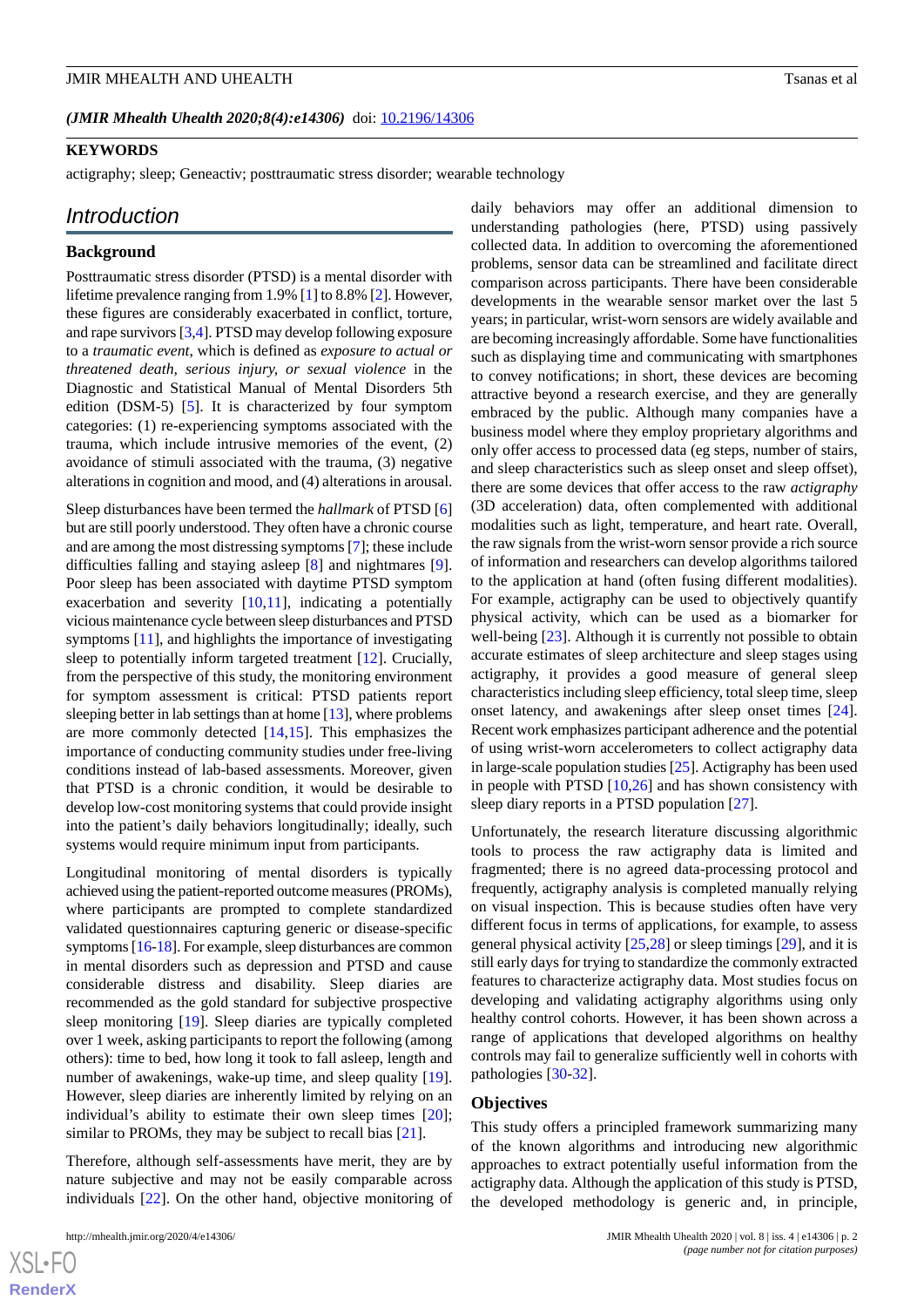applicable to settings where actigraphy data are available. To the best of our knowledge, this is the first study to investigate a large set of activity, sleep, and circadian rhythm patterns using a relatively large number of both healthy controls and a mental disorders group where participants commonly exhibit severely fragmented sleep and sleep disturbances.

The aims of this study were to (1) develop an automated approach to accurately determine sleep onset, sleep offset, and awakenings from passively collected data using a wrist-worn sensor targeting a cohort in which sleep is often disturbed, validating findings against participants'sleep diaries; (2) explore differences in these sleep characteristics under free-living conditions between PTSD participants, traumatized controls, and nontraumatized controls; and (3) methodologically contribute toward a large set of activity, sleep, and circadian rhythm patterns to objectively characterize daily behaviors and develop a simple to use package to facilitate actigraphy analysis in MATLAB (The MathWorks Inc).

## *Methods*

## **Study Cohort**

<span id="page-2-0"></span>The study cohort comprised 115 participants: 30 nontraumatized controls, 43 trauma-exposed without PTSD, and 42 with PTSD. Inclusion criteria for all groups were as follows: aged between 18 and 65 years, could read and write in English, had no history of or current bipolar or psychosis, no current substance or

Table 1. Demographic information for the study participants (N=115).

alcohol dependence, and if they were taking psychotropic medication they had been on a stable dose for at least two months. Additional inclusion criteria for the PTSD group were a traumatic event experience as defined by Criterion A of the DSM-5 [\[5](#page-16-3)] and a current diagnosis of PTSD. Inclusion criteria for the control group were no experience of a Criterion A traumatic event and no current mental health problems. Inclusion criteria for the trauma control group were a Criterion A traumatic event experience but not meeting the criteria for a current diagnosis of PTSD. [Table 1](#page-2-0) summarizes the demographic characteristics of the study cohort. The groups were age and gender matched, and among trauma survivors (n=85), there was no difference in trauma type (interpersonal vs noninterpersonal) between PTSD and trauma controls.

The study received National Health Service (NHS) ethical approval from the South-Central Oxford C Research Ethics Committee (Ref 14/SC/0198). Recruitment began in June 2014 and ended in April 2016. Control and traumatized control participants were recruited via advertisements within the University of Oxford on the departmental website and online community forums in Oxford. The Clinical-Administered PTSD Scale [\[33](#page-17-9)], the gold standard for the assessment of PTSD symptom severity, was conducted by EW or JS to establish a PTSD diagnosis according to DSM-5 [[5\]](#page-16-3) criteria. All participants completed a sleep questionnaire at trial onset and, over the course of a week, wore a wrist-worn device and kept a detailed sleep diary (see details below).

| Demographics                                              | Nontraumatized controls $(n=30)$ | Trauma exposed controls $(n=43)$ | Posttraumatic stress disorder $(n=42)$ |
|-----------------------------------------------------------|----------------------------------|----------------------------------|----------------------------------------|
| Age (years), mean (SD)                                    | 31.17 (10.38)                    | 34.02 (14.01)                    | 32.51 (9.93)                           |
| Females, $n$ $(\%)$                                       | 23(76.7)                         | 31(72.1)                         | 26(61.9)                               |
| Trauma type <sup><math>a</math></sup> , n $(\frac{6}{6})$ |                                  |                                  |                                        |
| Interpersonal                                             | $N/A^b$                          | 14(32.6)                         | 20(47.6)                               |
| Not interpersonal                                         | N/A                              | 29(64.4)                         | 22(52.4)                               |
| Time since trauma $(year)$ <sup>c</sup> , mean<br>(SD)    | N/A                              | 10.12(10.18)                     | 8.23(9.71)                             |

 ${}^{a}$ Trauma type and characteristics are only for trauma survivors (n=85).

 $b_{N/A}$ : not applicable.

<sup>c</sup>Time since trauma was calculated as the time (years) from trauma to study participation date.

#### **Sleep Questionnaire: Pittsburgh Sleep Quality Index**

Sleep quality was assessed using the standardized Pittsburgh Sleep Quality Index (PSQI) questionnaire [[34\]](#page-17-10). The PSQI is a self-report assessment comprising 19 items that are mapped onto seven components (each scored in the range 0 to 3): (1) subjective sleep quality, (2) sleep latency, (3) sleep duration, (4) habitual sleep efficiency, (5) sleep disturbances, (6) use of sleeping medication, and (7) daytime dysfunction. The sum of the 7 subscale component scores generates the total score, known as *total PSQI*, which has a range of 0 to 21; scoring above 5 is used as a standard threshold to indicate poor sleep [[34\]](#page-17-10). The study participants self-assessed the occurrence of sleep disturbances over the previous month on a scale from 0

 $X$ SL•F $C$ **[RenderX](http://www.renderx.com/)** (not during the last month) to 3 (3 or more times a week) for each item. PSQI was collected once in this study and serves as an overall indication of sleep quality.

#### **Sleep Diary**

A sleep diary was used to prospectively monitor participants' sleep over 7 days. Participants completed the diary in the morning answering questions about their sleep the previous night. Specifically, they recorded time they got into bed, time they started trying to sleep, sleep onset duration and wake-up time, and number of awakenings (including approximate times), known as wake after sleep onset (WASO). We clarify that by sleep onset, we used the time that participants recorded as falling asleep (ie, time they switched the lights out and started trying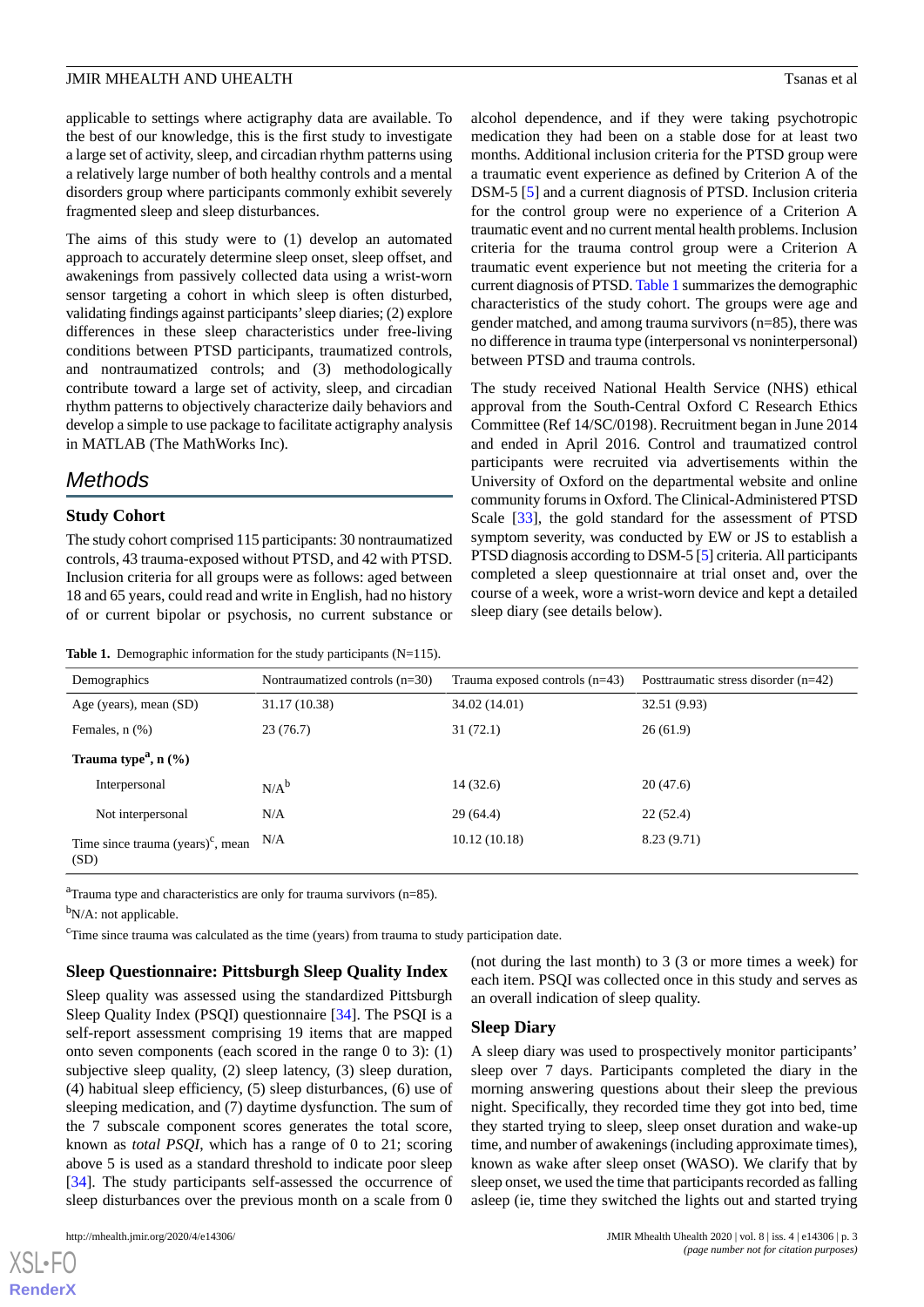to sleep plus reported sleep onset latency). The sleep diary followed recommendations for sleep research [[20\]](#page-16-17) and for the prospective self-monitoring of sleep [[19\]](#page-16-16).

#### **Wrist-Worn Device**

Participants wore a triaxial accelerometer (Geneactiv, ActivInsights Ltd) on their nondominant wrist for 7 days, coinciding with the sleep diary recording. A recent study endorsed recording at least six nights of standard actigraphy measurements for a reliable measure of self-reported sleep [\[35\]](#page-17-11). The device recorded 3D acceleration data at a sampling rate of 100 Hz with a dynamic range of  $\pm 8$  g (g is a gravity unit, 1 g=9.81 m/second²) and 12-bit resolution. In addition to triaxial acceleration, light (Lux) and wrist temperature  $(^{\circ}C)$  were recorded. We obtained actigraphy data from 113 participants (the missing data were from 2 PTSD participants).

#### **Methods to Process Data**

The following sections describe the methodology used to process the wrist-worn data and statistical tools to compare cohorts.

#### *Calibration and Data Preprocessing*

Accelerometers convert mechanical force into electrical signals; in practice, they require calibration to ensure that their outputs are directly comparable. Electrical signals are considered a linear function of the acceleration, involving an offset and a gain factor. In some of the older devices, researchers developed algorithms to compute the calibration values [[36\]](#page-17-12); for the Geneactiv used in this study, the manufacturer provides the offset and the gain factor for the 3 axes for each device. We applied the standard calibration procedure using the manufacturer provided offset and gain factors.

Subsequently, the data were resampled at 10 Hz to simplify further processing. Before extracting data patterns, we automatically detected nonwear times, so that these segments could be excluded from the analysis. The nonwear times were determined following a similar process to Zhou et al [[37\]](#page-17-13), marking nonwear periods lasting at least 15 min. The argument is that shorter nonwear periods are unlikely to have a marked effect on the results and attempting to determine very short nonwear times would increase the number of segments mistakenly assigned to be nonwear times.

#### *Data Visualization and Exploration*

We produced three main plot types to facilitate visualization and exploration of the data: (1) *Data summary plot*, simultaneously presenting all the raw signal modalities collected (3D acceleration, temperature, and light); (2) *Actogram*, where stacked plots depict activity over 24 or 48 consecutive hours (in the latter case, there is a 24-hour overlap between successive plots) on successive days; (3) *Colored actogram*, which is like an actogram, but here we express the average level of activity on a 10-min window using a color scale to facilitate direct comparison of activity across days.

A critical intermediate step before further visualization and processing of the data requires summarizing the raw triaxial data. Previous research suggests that there are different approaches but no unique single best way to summarize the activity [\[38](#page-17-14),[39\]](#page-17-15). Here, we define two simple summary measures

[XSL](http://www.w3.org/Style/XSL)•FO **[RenderX](http://www.renderx.com/)** to achieve this, the *movement* and the *xyz variation* variables, which are both expressing activity in 1-min time windows for time-efficient processing and visualization. The *movement* variable is defined as the square root of the sum of the squared successive differences of the triaxial acceleration data. This is similar to the standard Euclidean distance using the 3D data, with the additional twist that successive differences of the raw acceleration entries are used for each of the 3 axes. We have found that empirically this led to more visually appealing results as we are interested more in the *changes* of position in the 3D space. The movement variable is used to efficiently summarize the data and is the key variable we use to succinctly present activity. We also summarize the raw actigraphy data by introducing the *xyz variation*, which we defined as the rolling 10-min median of successive 1-min acceleration differences with a 90% overlapping window.

We have overlaid the nonwear duration times and sleep duration time (see the following section for details) with transparent color in the data summary plot and the actogram. The data summary plots were further annotated using the sleep diary data provided by the participants. In all cases, the aim was to identify trends in the data and develop an intuitive understanding of the continuity and stability of the emerging patterns.

#### *Automatically Detecting Sleep*

Previous research has proposed methods to automatically detect sleep using actigraphy, but these are typically evaluated only on healthy controls. Intuitively, we can consider that sleep can be fundamentally determined using actigraphy data on the basis of *sustained inactivity*. Different algorithms proposed in the literature essentially differ on how inactivity is quantified and the use of empirical thresholds, for example, see [[29](#page-17-6)[,40](#page-17-16),[41\]](#page-17-17). We remark that the latter two approaches were developed using *counts*, a proprietary device-specific estimate of activity. Although there has been a relatively recent attempt to provide backward compatibility with count-based schemes [\[42](#page-17-18)], in principle, it would be better to develop approaches using the raw actigraphy data as suggested by van Hees et al [[29\]](#page-17-6). van Hees et al [[29\]](#page-17-6) proposed quantifying angular arm movement and assigning time segments to denote sleep when the angle is lower than 5 degrees for 5 successive minutes or more.

The sleep detection algorithm proposed in this study is somewhat more sophisticated. First, we computed the time segments that are considered *sleep candidates* on the basis of the following empirical rules that must be jointly true:

- The rolling 10-min median movement variable is lower than 0.07.
- The rolling 5-min average xyz variation is lower than 0.1.
- The rolling 5-min average light is lower than 30 Lux.

Subsequently, we used a postprocessing approach where sleep candidate segments of at least 30 min in duration were joined if they differed by up to 30 min (to form a continuous sleep candidate segment). The intervening period was recorded as an *awakening* and used to characterize sleep. Finally, all sleep candidate segments less than 2 hours were removed (the threshold might be shortened if we were interested in capturing accurately shorter sleep during the day, at the risk that sedentary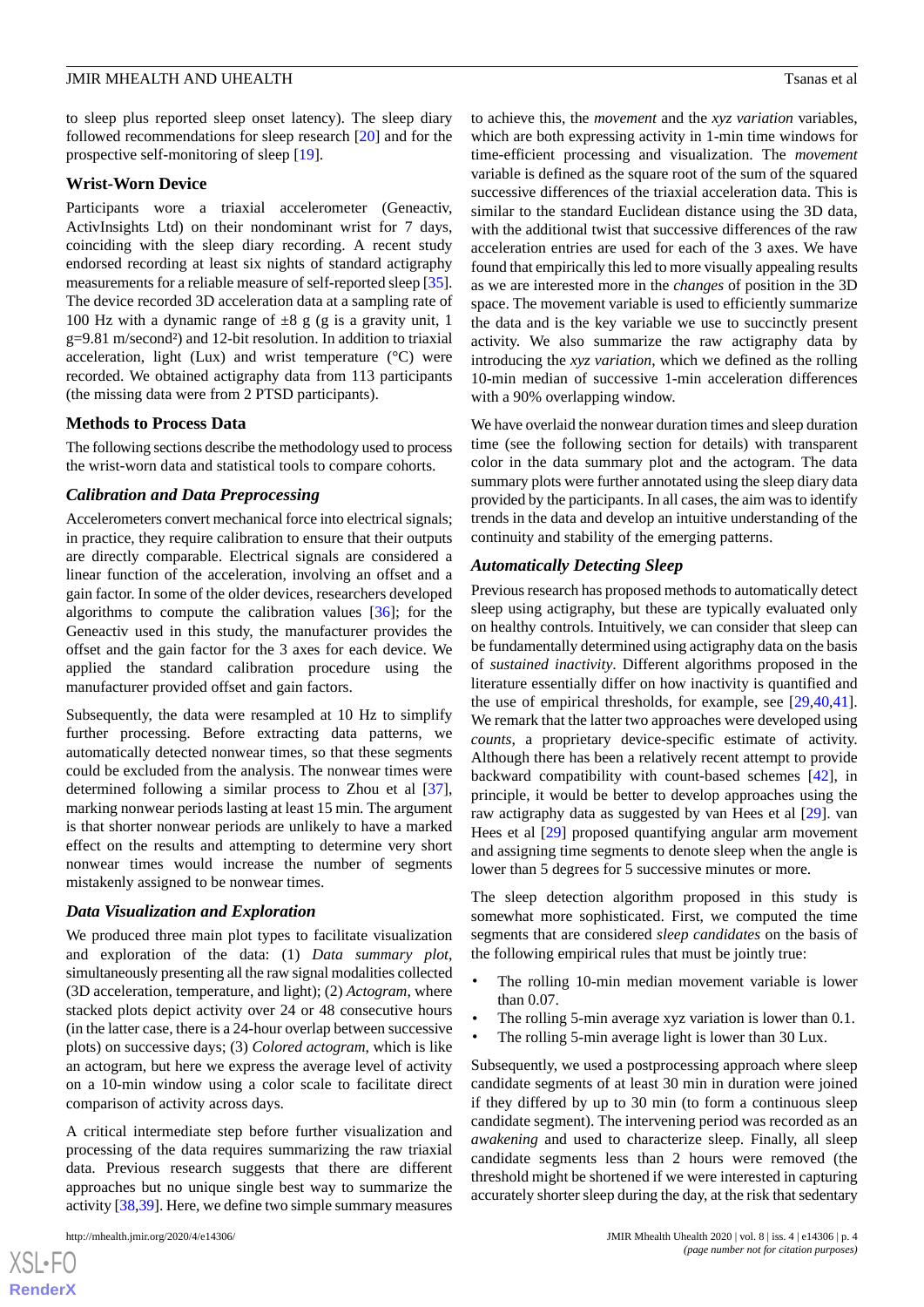activity might be mislabeled as *sleep*). The proposed sleep detection approach requires the availability of ambient light data (some older actigraphy devices do not collect ambient light), but we have found that including this additional modality overcomes problems with sedentary activity which might otherwise be mislabeled as *sleep*.

#### *Evaluation of Sleep Detection Accuracy*

Lacking polysomnography (PSG), which is the gold standard method for thorough assessment in sleep medicine to determine sleep and sleep architecture [\[32](#page-17-8)], we evaluated the accuracy of the proposed sleep detection algorithm using the participants' sleep diaries. We aimed to demonstrate its competitiveness against the algorithm by van Hees et al [\[29](#page-17-6)] (which had been previously validated against PSG). For the algorithm of van Hees et al [\[29](#page-17-6)], we used their implementation in the GGIR package [[43\]](#page-17-19). In all cases, we report the difference between the algorithm's estimate and the ground truth for the purpose of validation (sleep diary).

#### *Characterizing Activity, Sleep, and Circadian Rhythm*

The detailed equations for the computation of the extracted patterns are provided in [Multimedia Appendix 1.](#page-15-1) The patterns along with a short description are summarized in [Table 2](#page-5-0). We remark that the categorization of the features into three groups (*activity*, *sleep*, and *circadian rhythm*) is for reporting convenience, and different categorization approaches or feature membership into these categories are possible. For example, M10, L5, RA, IS, and IV characterize diurnal rhythm behaviors and could be assigned to the circadian rhythm category, as some previous studies have suggested [\[44](#page-17-20),[45\]](#page-18-0). The computation of the features can be achieved using any preprocessing approach that summarizes the raw actigraphy data into a vector. Here, we used the *movement* variable. Alternative approaches using other variables that summarize the 3D actigraphy data would also be possible; we defer further elaboration regarding preprocessing for the Discussion.

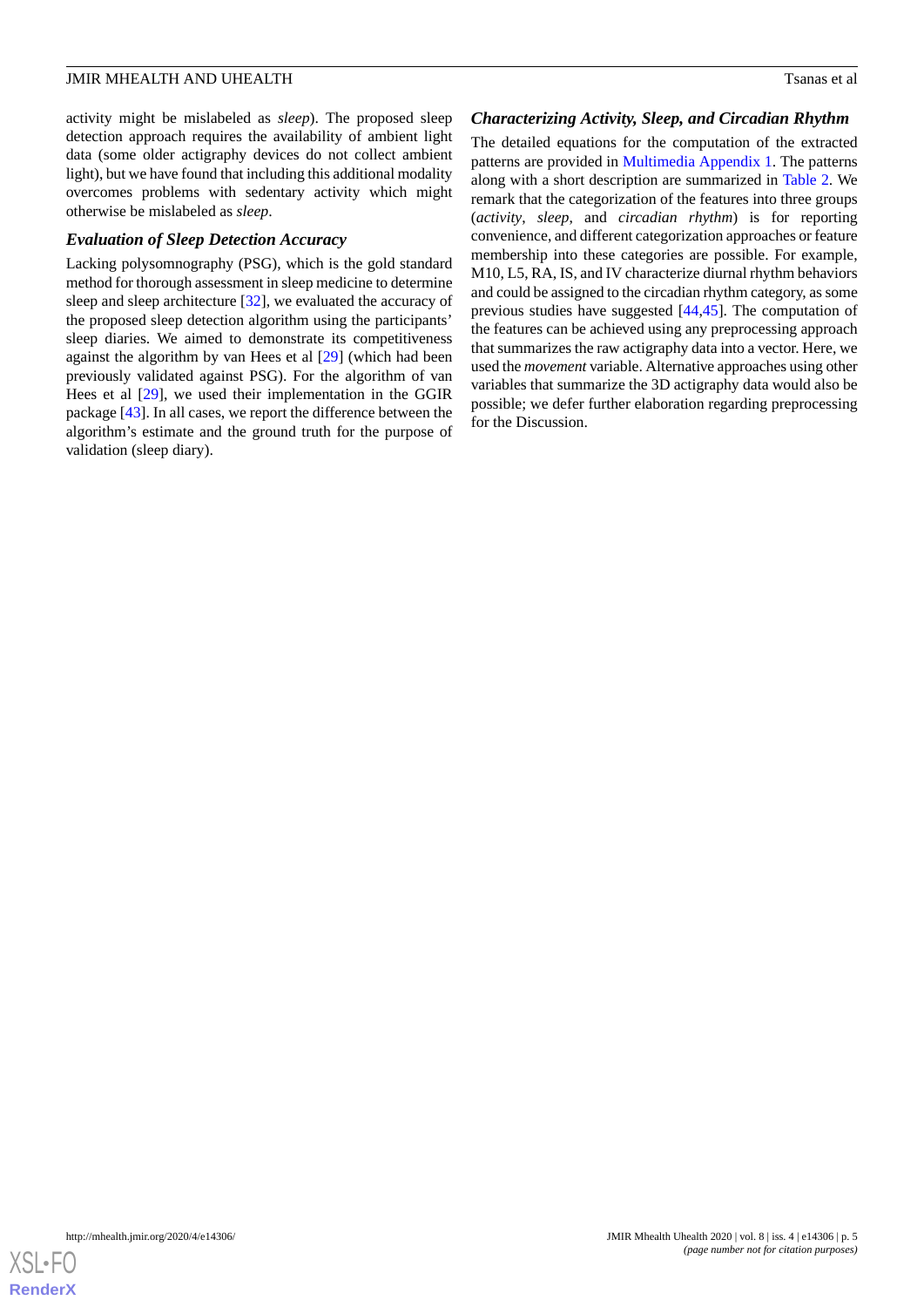<span id="page-5-0"></span>**Table 2.** Summary of activity, sleep, and circadian rhythm patterns used in this study.

| Category <sup>a</sup> and pattern     | Description                                                                                                   |
|---------------------------------------|---------------------------------------------------------------------------------------------------------------|
| <b>Activity</b>                       |                                                                                                               |
| M10                                   | Average activity for the 10 most active hours                                                                 |
| M <sub>10</sub> time                  | Start time of 10 most active hours                                                                            |
| L5                                    | Average activity for the 5 least active hours                                                                 |
| L5 time                               | Start time of 5 least active hours                                                                            |
| RA                                    | Relative amplitude of most and least active hours                                                             |
| <b>MDA</b>                            | Mean diurnal activity (rise time to bed time)                                                                 |
| MNA                                   | Mean nocturnal activity                                                                                       |
| MA                                    | Mean activity with diurnal and nocturnal components                                                           |
| Diurnal skewness                      | Skewness of the probability distribution of diurnal activity                                                  |
| Percentiles diurnal activity          | 5, 25, 50, 75, 95 percentiles of diurnal activity                                                             |
| % nocturnal activity (% NA)           | Ratio of nocturnal activity over sum 24-hour activity                                                         |
| IS1                                   | Interday stability using 1-hour windows                                                                       |
| IS <sub>2</sub>                       | Interday stability using 1-hour windows with 30-min overlap                                                   |
| IV1                                   | Intraday variability (24 hours)                                                                               |
| IV <sub>2</sub>                       | Intraday variability (1440 min)                                                                               |
| IV <sub>3</sub>                       | Intraday variability (24 hours with 30-min overlap)                                                           |
| Activity TKEO diurnal                 | Computing the diurnal activity variability using the Teager-Kaiser Energy Operator<br>(TKEO)                  |
| Activity ratio TKEO                   | Ratio of diurnal activity variability against overall activity variability evaluated using<br><b>TKEO</b>     |
| <b>Activity RMSSD</b>                 | Computing the diurnal activity variability using the root mean squared successive differ-<br>ences (RMSSD)    |
| <b>Activity ratio RMSSD</b>           | Ratio of diurnal activity variability against overall activity variability evaluated using<br><b>RMSSD</b>    |
| <b>CMSE</b>                           | Composite multiscale entropy, evaluating the complexity of the time series at 5, 30, 60,<br>$120 \text{ min}$ |
| <b>Sleep</b>                          |                                                                                                               |
| Sleep onset                           | Time starting sleep                                                                                           |
| Sleep offset                          | Wake up time                                                                                                  |
| Sleep duration                        | Duration of main (nocturnal) sleep                                                                            |
| Number wake-up                        | Number of wake-up periods during sleep                                                                        |
| Wake after sleep onset (WASO) minutes | Minutes awake interrupting sleep                                                                              |
| Sleep entropy                         | Entropy of the activity during sleep (variability of activity during sleep)                                   |
| Percentiles sleep activity            | 5, 25, 50, 75, 95 percentiles of activity during sleep                                                        |
| Awakenings total minutes              | Total number of minutes awakenings lasted for each automatically detected nocturnal<br>sleep                  |
| Circadian rhythm                      |                                                                                                               |
| Sleep temperature zenith              | Maximum temperature during sleep                                                                              |
| Sleep temperature zenith time         | Time of maximum temperature during sleep                                                                      |
| Sleep temperature nadir               | Minimum temperature during sleep                                                                              |
| Sleep temperature nadir time          | Time of minimum temperature during sleep                                                                      |
| Sleep temperature range               | Range of temperature during sleep                                                                             |
| Sleep onset phase                     | Successive differences in sleep onset timing                                                                  |

[XSL](http://www.w3.org/Style/XSL)•FO **[RenderX](http://www.renderx.com/)**

http://mhealth.jmir.org/2020/4/e14306/ JMIR Mhealth Uhealth 2020 | vol. 8 | iss. 4 | e14306 | p. 6 *(page number not for citation purposes)*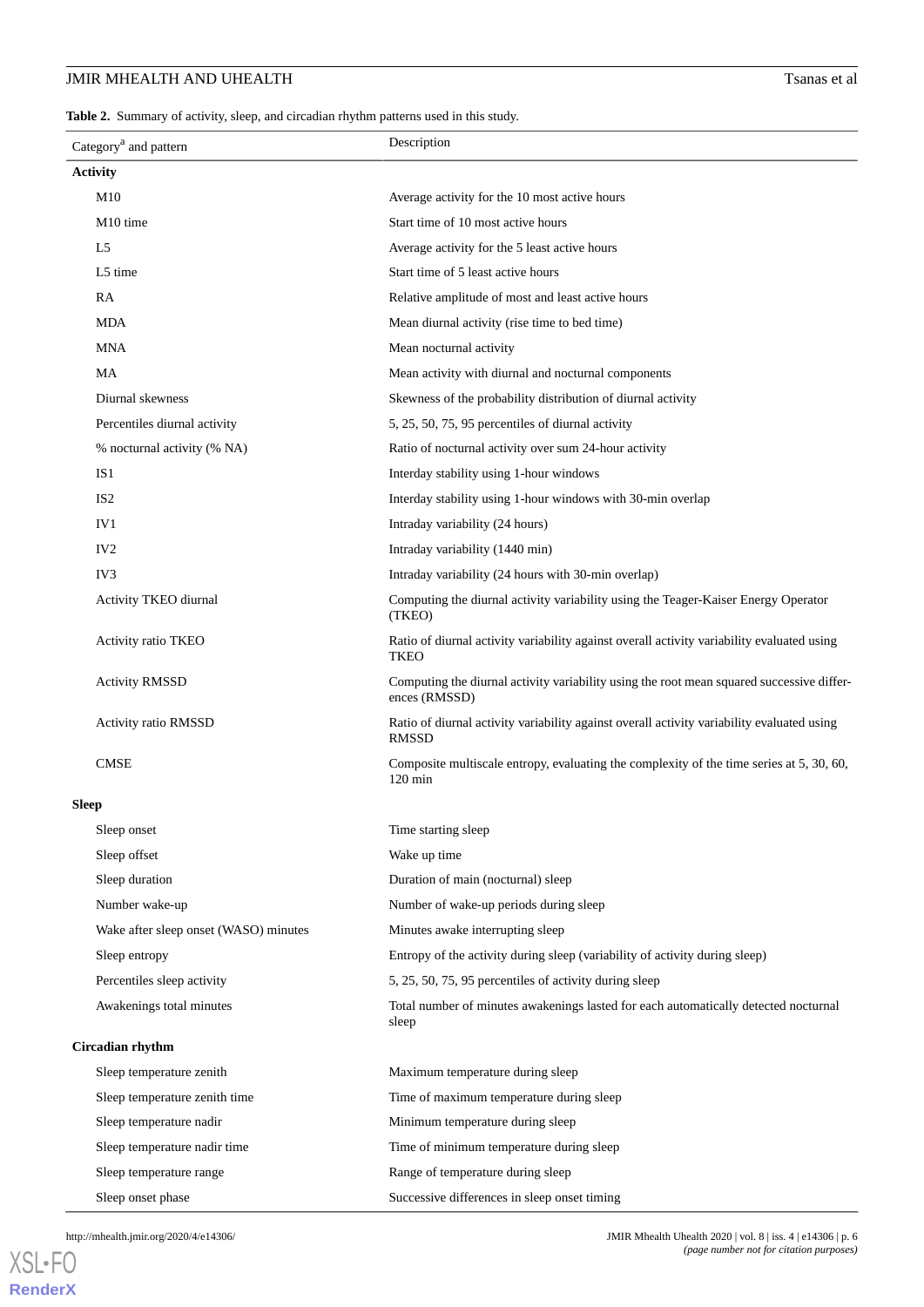| Category <sup>a</sup> and pattern | Description                                   |
|-----------------------------------|-----------------------------------------------|
| Sleep offset phase                | Successive differences in sleep offset timing |
| <b>Cosinor: MESOR</b>             | Cosinor model: average measure of rhythm      |
| Cosinor: Amplitude                | Cosinor model: amplitude of fitted sinusoid   |
| Cosinor: Phase                    | Cosinor model: phase of fitted sinusoid       |

<sup>a</sup> For algorithmic details, see [Multimedia Appendix 1](#page-15-1). Overall, we have 49 extracted patterns (counting the percentiles and the CMSE entries separately). We remark that the categorization of the patterns into the three groups (*activity*, *sleep*, and *circadian rhythm*) is for reporting convenience.

#### *Activity*

Accelerometers have been traditionally used to quantify physical activity, with an increasing number of wearables and smartphone apps capitalizing on the acceleration signals. There is a growing body of research literature on characteristics that can be extracted from raw actigraphy to quantify activity. Further details regarding the algorithmic expressions for the activity patterns extracted in this study are found in [Multimedia](#page-15-1) [Appendix 1.](#page-15-1)

#### *Sleep*

We developed a new approach to detect sleep, which was presented in the section *Automatically Detecting Sleep*. Subsequently, we extracted patterns to quantify nocturnal sleep, including awakenings, disturbances, and periods of excessive activity during sleep, which are of clinical interest in PTSD. The algorithmic details for the sleep patterns are presented in [Multimedia Appendix 1.](#page-15-1)

#### *Circadian Rhythm*

Given the reported chronic course of sleep problems and general long-term effects in daily life, we can use the actigraphy, light, and temperature data to extract *circadian rhythm* disturbances, that is, processes with 24-hour oscillations. The term *circadian rhythm*, strictly speaking, refers to endogenous, entrainable processes; chronobiologists prefer the use of the more general term *diurnal rhythm* to describe self-sustained, repeated processes with 24-hour oscillations when their endogenous nature cannot be confirmed. Given that we are extracting both temperature and activity patterns, we will use the former expression as an umbrella term for simplicity.

A standard approach is to measure core temperature and identify minimum and maximum values over consecutive days [[46\]](#page-18-1). Here, we only have access to wrist temperature, but we wanted to test whether there were any intrinsic differences observed in PTSD. Moreover, we computed differences in terms of the activity phase and sleep phases over consecutive days. Algorithmic details of the extracted circadian rhythm patterns are presented in [Multimedia Appendix 1](#page-15-1).

#### **Statistical Analysis**

This section describes the statistical tools used to visualize and compare the findings across the three cohorts.

## *Density Plots and Statistical Hypothesis Testing*

We computed the densities of the extracted patterns using histograms for discrete random variables and using kernel density estimation with Gaussian kernels for continuous random variables. For discrete random variables, we used the chi-square test to determine whether the distributions are statistically significantly different at *P*=.05 level. For continuous random variables, we used the 2-sample Kolmogorov-Smirnov goodness-of-fit statistical hypothesis test to determine whether the distributions are statistically significantly different, assessing statistical significance at the *P*=.05 level. The null hypothesis was that the samples are drawn from the same underlying distribution. In all cases, we aimed to assess whether there were statistically significant pairwise differences between the three groups.

#### *Statistical Association Between Patterns and Groups*

We computed pairwise statistical associations between the summarized patterns and groups to quantify differences. Specifically, we computed point-biserial correlation coefficients and used the standard empirical rule of thumb approach that correlations with a magnitude larger than 0.3 are *statistically strong* [[47,](#page-18-2)[48](#page-18-3)].

#### **Data Accessibility**

Requests for access to the data can be made to EW, but the data cannot be placed into a publicly accessible repository.

#### **Source Code Availability**

The MATLAB source code for the computation of the actigraphy patterns will be made available on the first author's website [\[49](#page-18-4)].

## *Results*

## **Self-Reported Sleep: Sleep Questionnaire and Sleep Diary**

People with PTSD reported more severe subjective sleep disturbances (higher total PSQI scores) compared with both trauma controls and controls [\(Figure 1\)](#page-7-0). The PSQI was statistically significantly different between PTSD participants and nontraumatized controls (*P*<.001), and also between PTSD participants and traumatized controls (*P*<.001). There was no statistically significant difference in terms of PSQI between traumatized controls and nontraumatized controls (*P*=.73). In the PTSD group, 91% (38/42) of the participants had clinically marked sleep problems at baseline (total PSQI>5).

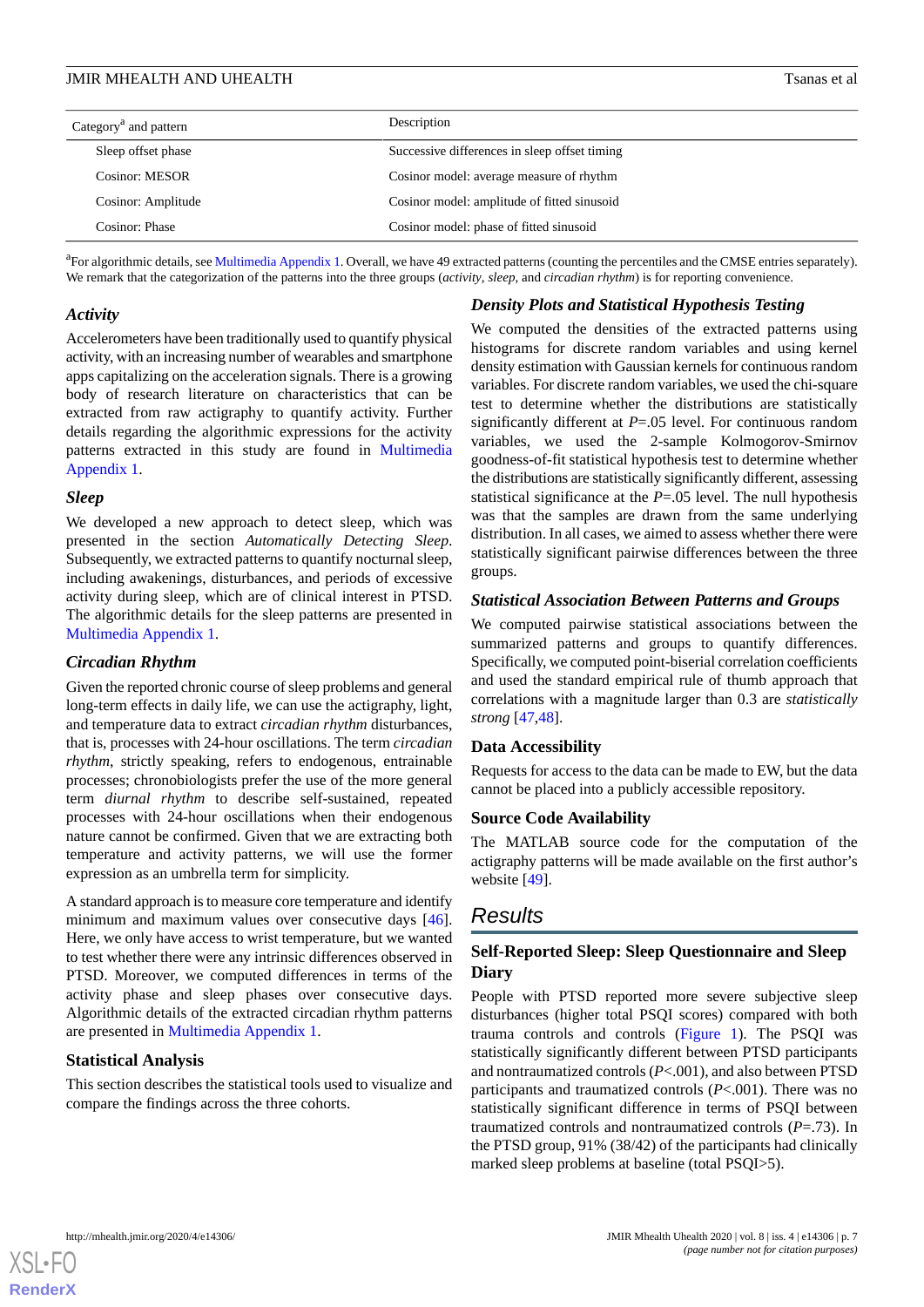<span id="page-7-0"></span>**Figure 1.** Histogram of the total Pittsburgh Sleep Quality Index scores for the three cohorts in the study. PSQI: Pittsburgh Sleep Quality Index; PTSD: posttraumatic stress disorder.



## **Detection of Sleep Onset and Offset With Automatic Algorithms Compared With Sleep Diary Data**

Visual inspection of the sleep diaries and comparison with the actigraphy data revealed that a few participants recorded sleep times that differed considerably compared with the standard sedentary activity typically observed in actigraphy data: this may highlight inherent limitations of sleep diaries [[20\]](#page-16-17). Therefore, we wanted to exclude participants where the difference was markedly clear that it seemed possible that the sleep diary entry was not reliable. This was assessed by visual inspection of the actigraphy data and superimposing self-reported sleep entries. In total, 17 out of the 113 participants were excluded from this assessment: 7 due to lack of valid sleep diary entries for at least three days, 1 due to fewer than 3 days of valid actigraphy data, and 9 due to consistent major disagreement between actigraphy and self-reported sleep entries (also see [Multimedia Appendix 1\)](#page-15-1). We clarify that by sleep onset, we used the time that participants recorded as falling asleep (not the time they reported as going to bed or starting trying to sleep, in most cases, there was a couple of minutes difference known as *sleep onset latency*).

The agreement of the automatic algorithms against the participants'sleep diaries in terms of sleep onset and sleep offset is summarized in [Table 3.](#page-8-0) For convenience, we summarize the statistical distributions of the errors (differences in minutes between the algorithmic estimates and sleep diaries) in the form median (IQR). Furthermore, [Figure 2](#page-8-1) presents the error density plots comparing side-by-side the estimated sleep onset and sleep offset of the new proposed sleep detection algorithm and the sleep detection algorithm by van Hees et al [\[29](#page-17-6)], against the sleep diaries that are used as ground truth. We remark that the proposed sleep detection algorithm generalizes sufficiently well for both the nontraumatized controls and the PTSD participants. Overall, the new sleep detection algorithm appears to be very accurate and highly competitive against van Hees's algorithm,

which has been used in some previous studies. As expected, the results are, in general, more accurate for the nontraumatized control group; the PTSD group appears considerably more challenging, likely due to the nature of the disorder affecting sleep, resulting in more irregular patterns, which may complicate sleep detection. Both algorithms can detect sleep offset (wake-up) more accurately than sleep onset. This indicates that people exhibit greater activity in the morning compared with before bedtime, which intuitively verifies what we would have expected.

To facilitate direct comparison of the two competing sleep detection algorithms across all samples, we also provide scatter plot results in [Figure 3](#page-9-0). The algorithm proposed in this study is compared with the algorithm suggested by van Hees et al [[29\]](#page-17-6), which had been developed for the programming language R (R Core Team, R Foundation for Statistical Computing). We used standard default settings in the GGIR package developed by van Hees. For both the sleep detection algorithm by van Hees and the sleep detection algorithm in this study, the sleep diary data were used only to compare findings. Subsequently, we also present Bland-Altman plots to assess the agreement between the new proposed sleep detection algorithm and the sleep detection algorithm by van Hees [\[29](#page-17-6)] (see [Figure 4](#page-10-0)).

Finally, we provide a visual illustration in [Figure 5](#page-10-1), comparing the algorithm developed by van Hees et al [[29\]](#page-17-6) and the algorithm in this study for a randomly selected participant. We observe that the proposed algorithm appears to match very well the participant's self-reported onset and offset in the sleep diary. We remark that in 2 of the nights during the week this participant was monitored, the algorithm detected awakenings (illustrated with noncontinuous transparent green over the course of the night, indicating broken sleep). The participant had reported awakenings on those 2 nights, although the timings of those awakenings were not recorded. We provide further details about the subplots presented in [Figure 5](#page-10-1) in the next section.

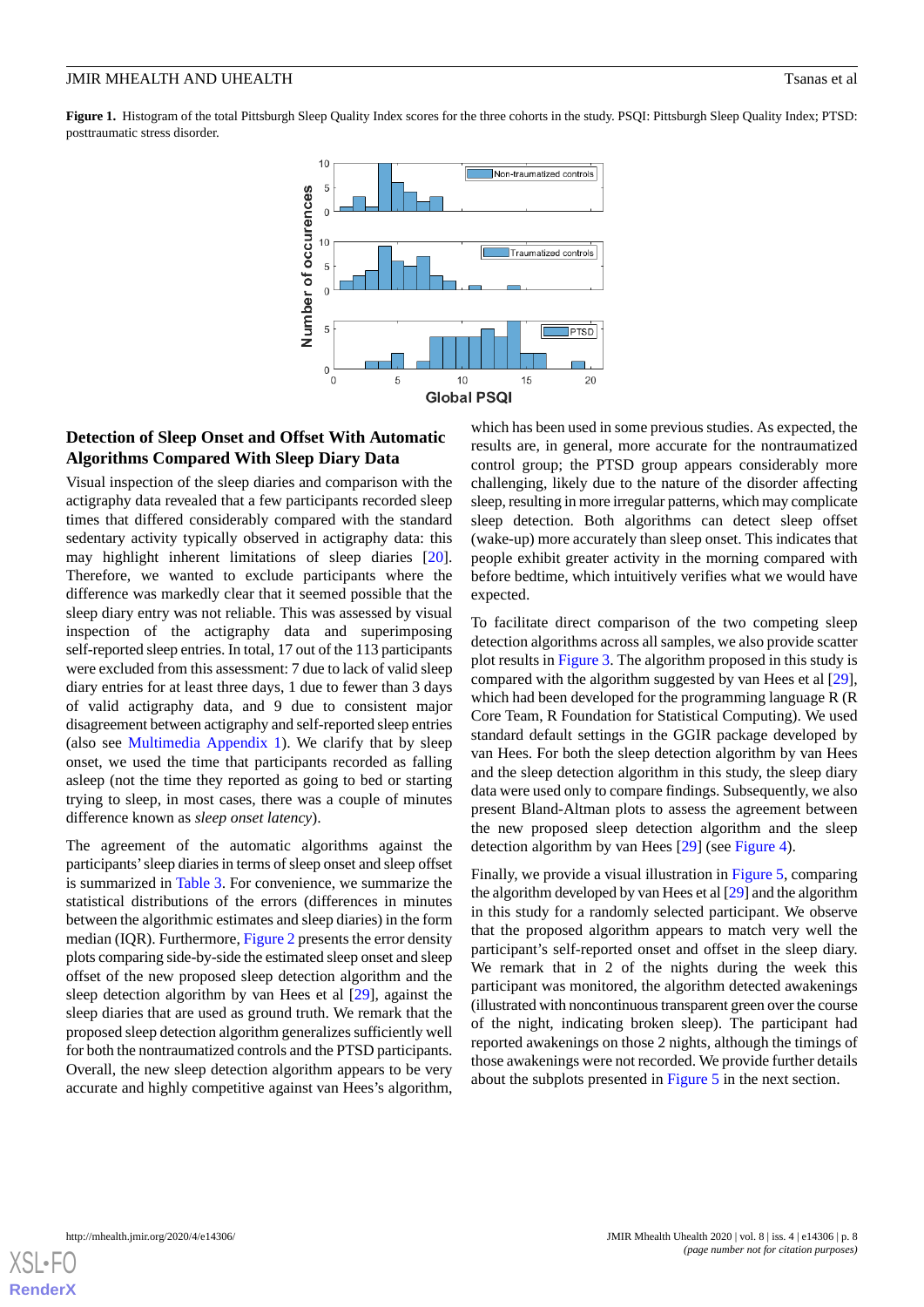## **JMIR MHEALTH AND UHEALTH The UNITED STATES ASSESSED ASSESSED ASSESSED ASSESSED ASSESSED ASSESSED ASSESSED ASSESSED ASSESSED ASSESSED ASSESSED AND LOCAL TRANSPORTED ASSESSED ASSESSED ASSESSED AND LOCAL TRANSPORTED ASSESS**

<span id="page-8-0"></span>**Table 3.** Comparison of actigraphy algorithms in accurately detecting sleep: difference in minutes between the algorithms' estimates and the participants' self-reports (sleep diaries).

| Cohort                         | van Hees et al $[29]$ sleep detection algorithm <sup>a</sup> |                            | Proposed sleep detection algorithm in this study |                            |  |
|--------------------------------|--------------------------------------------------------------|----------------------------|--------------------------------------------------|----------------------------|--|
|                                | Sleep onset, median (IOR)                                    | Sleep offset, median (IQR) | Sleep onset, median (IQR)                        | Sleep offset, median (IOR) |  |
| Nontraumatized controls        | $-56(112)$                                                   | 22.5(106)                  | $-12.5(51)$                                      | 2(30.25)                   |  |
| Traumatized controls           | $-81(147)$                                                   | 35.5(95.5)                 | $-18(50)$                                        | 10(46.75)                  |  |
| PTSD <sup>b</sup> participants | $-78(131.25)$                                                | 41.5(122.5)                | $-34(78.25)$                                     | 10(45.25)                  |  |

<sup>a</sup>For the algorithm of van Hees et al [\[29\]](#page-17-6), we used their implementation in the GGIR R package. The results indicate minutes of sleep onset difference and sleep offset difference between the actigraphy algorithm and the ground truth for the purpose of validation (sleep diary). For details on the distributions of the errors, see [Figure 2.](#page-8-1)

<span id="page-8-1"></span><sup>b</sup>PTSD: posttraumatic stress disorder.

Figure 2. Error density plots comparing side-by-side the estimated sleep onset and sleep offset of the proposed sleep detection algorithm and the sleep detection algorithm by van Hees et al against the sleep diaries, which are used as ground truth. These findings are summarized in [Table 3.](#page-8-0) PTSD: posttraumatic stress disorder.



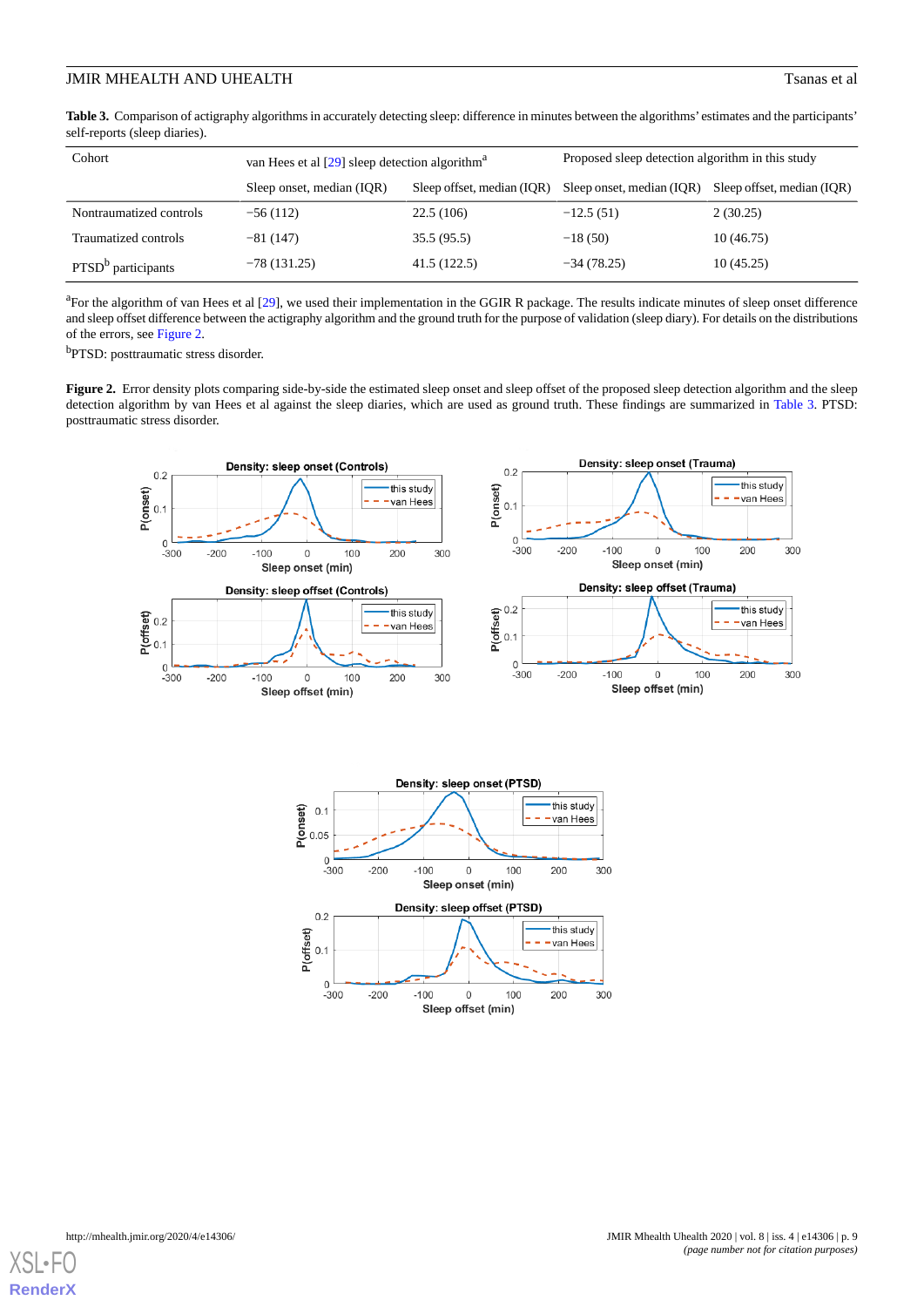## **JMIR MHEALTH AND UHEALTH The UNITED STATES ASSESSED ASSESSED ASSESSED ASSESSED ASSESSED ASSESSED ASSESSED ASSESSED ASSESSED ASSESSED ASSESSED AND LOCAL TRANSPORTED ASSESSED ASSESSED ASSESSED AND LOCAL TRANSPORTED ASSESS**

<span id="page-9-0"></span>**Figure 3.** Scatter plots depicting the errors (in minutes) in terms of sleep detection onset and offset across the 3 cohorts for the proposed sleep algorithm against the algorithm proposed by van Hees et al. PTSD: posttraumatic stress disorder.





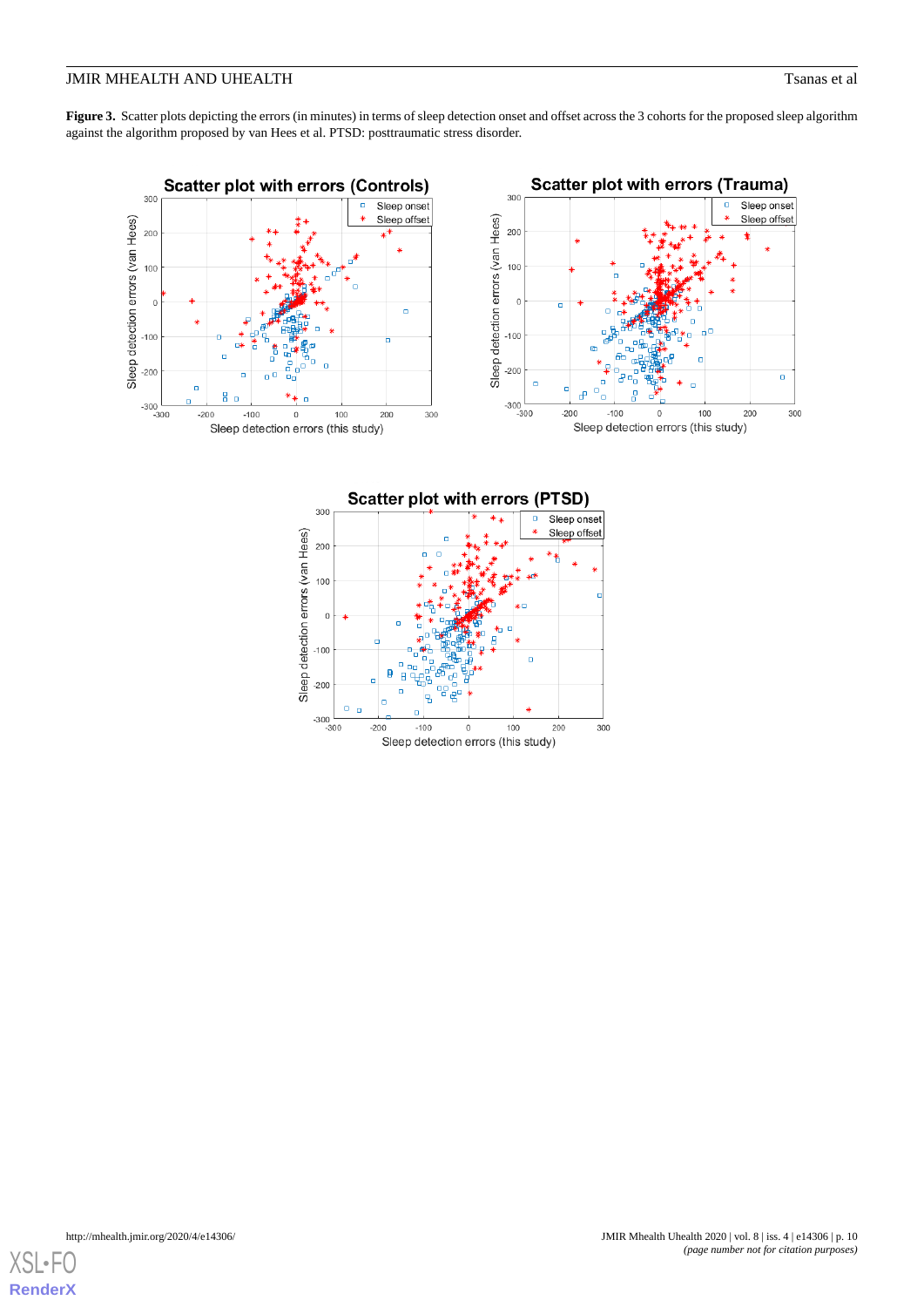<span id="page-10-0"></span>Figure 4. Bland-Altman plots to assess the agreement between the new proposed sleep detection algorithm and the sleep detection algorithm proposed by van Hees et al.



(Tsanas + van Hees)/2

<span id="page-10-1"></span>Figure 5. Illustrative indicative example comparing the new sleep detection algorithm with the algorithm proposed by van Hees et al and contrasting findings against the participants'sleep diary entries (focus on the last subplot). Transparent green indicates the detected sleep times using the proposed algorithm, transparent blue (from midway to top of the plot) indicates the ground truth from the sleep diary, and transparent sienna (from bottom to midway in the last plot) indicates the detected sleep by the algorithm of van Hees et al for comparison. Transparent light brown indicates nonwear times.



#### **Data Visualization and Objective Outcomes**

We present indicative plots for a PTSD participant to illustrate how data can be presented to visualize patterns. [Figure 6](#page-11-0) shows the data summary plot presenting the raw data, [Figure 7](#page-11-1) presents the actogram, and [Figure 8](#page-12-0) illustrates the activity using a color scale. To protect participant anonymity, we have changed the dates in these illustrations.

There are several important insights to be gained by visualizing the raw data in [Figure 5](#page-10-1): (1) during sleep, the movement is considerably reduced compared with the rest of the day and there are a few large noted changes across 2 axes usually (indicating an occasional, relatively long arm movement during sleep), (2) during sleep the temperature is elevated compared with the rest of the day, (3) we can observe the continuity of activity and sedentary periods during the day, we observe light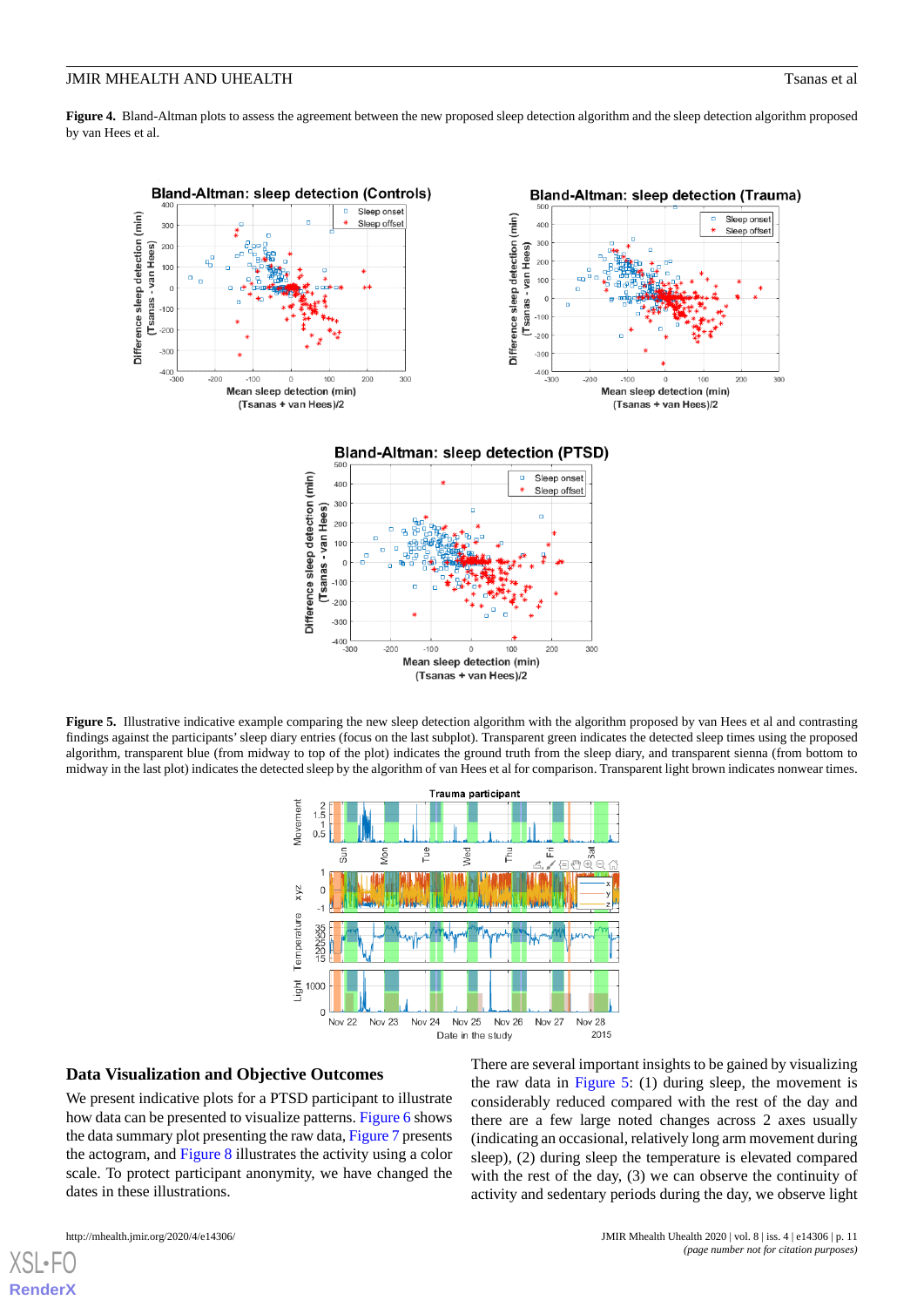exposure, which is known to have a strong influence on circadian rhythms (in addition, light can be used to support monitoring wake-ups during the night, eg, to detect toilet visits). The automatically assessed sleep times coincide almost perfectly with the participant's self-reported sleep diary across all 6 days in [Figure 4](#page-10-0) (this participant did not provide an entry for the 7th day in the diary). Further examples and detailed results on the comparison of the sleep detection algorithm against sleep diaries and the sleep detection algorithm of van Hees et al [\[29](#page-17-6)] are provided in [Multimedia Appendix 1.](#page-15-1)

<span id="page-11-0"></span>The actogram in [Figure 7](#page-11-1) is useful for visualizing the long-term regularity and potential shift changes in activity. Using the sleep

annotation (here automatically deduced), we determined the regularity of sleep timings. We also observed movements during sleep, which can be used to quantify sleep quality.

The colored actogram in [Figure 8](#page-12-0) complements the standard actogram: visualizing the active times of subsequent days once again provides insight into pattern regularity, which can be useful for extracting circadian rhythm patterns. The extracted patterns in the study were motivated in part by visualizing multiple plots of the form presented in [Figures 6-](#page-11-0)[8](#page-12-0) from the three cohorts.

Figure 6. Indicative summary of the collected data for one of the posttraumatic stress disorder participants in the study: 3D acceleration (x, y, z axes), temperature, and light. The first row, movement, is a summary metric of the triaxial acceleration (see text for details). The vertical transparent light green color indicates the automatically assessed sleep times; the transparent light brown color indicates nonwear times. The top midway transparent blue indicates sleep diary entries (which can be used as proxy ground truth). PTSD: posttraumatic stress disorder.



<span id="page-11-1"></span>**Figure 7.** Indicative actogram for one of the posttraumatic stress disorder participants in the study (same participant as in Figure 6). The data on the second half (24:00 to 48:00 hours) of each horizontal plot are repeated as the first (00:00 to 24:00 hours) data on each subsequent horizontal plot; the aim was to have a continuity beyond midnight for the participant. The vertical transparent light green color indicates the automatically assessed sleep times; the transparent light brown color indicates nonwear times. PTSD: posttraumatic stress disorder.



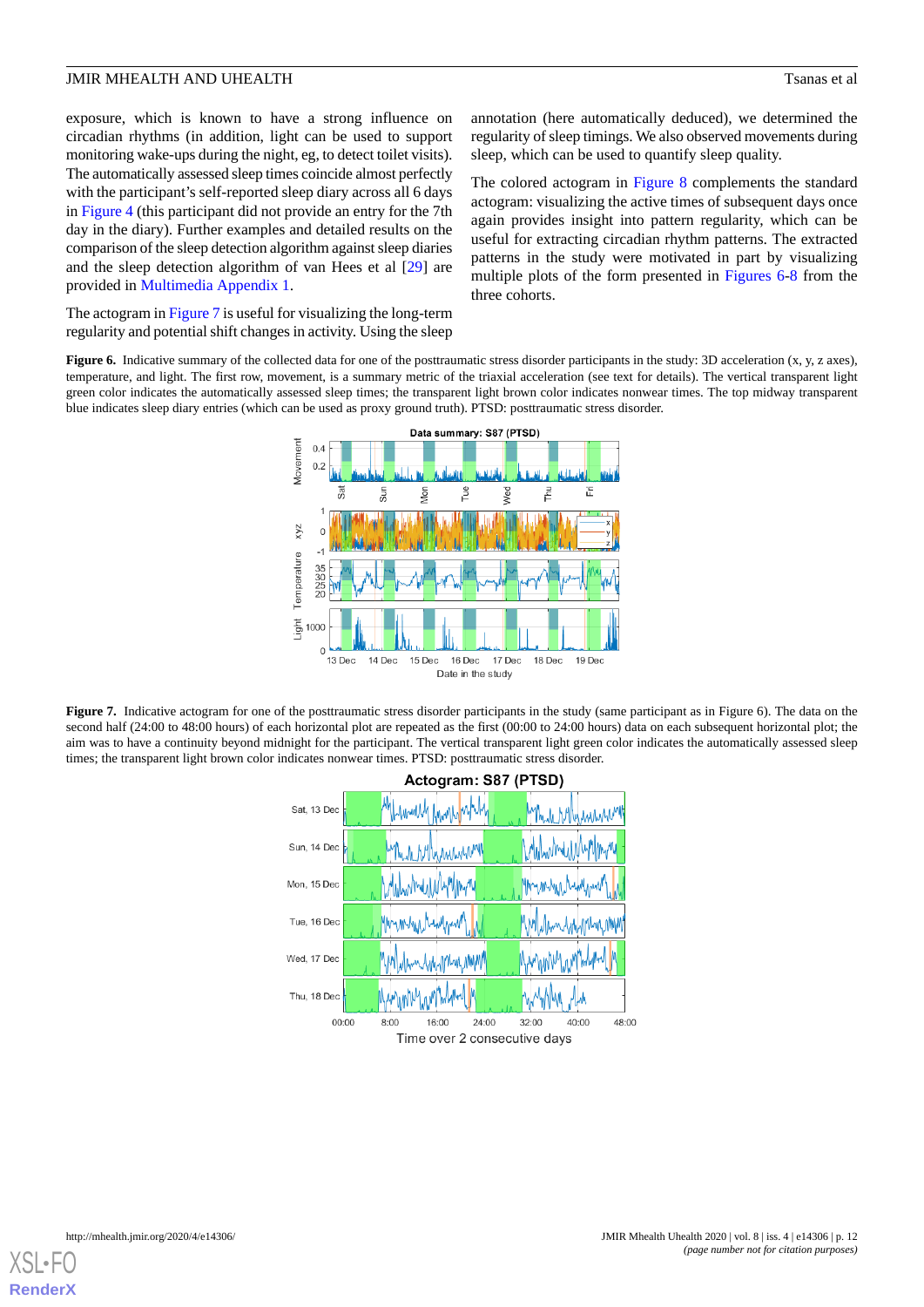<span id="page-12-0"></span>**Figure 8.** Indicative colored actogram for one of the PTSD participants in the study (same participant as in Figures 6 and 7) to represent activity over 10-min windows. The vertical transparent brown color indicates automatically assessed nonwear times. PTSD: posttraumatic stress disorder.



#### **Group Differences**

Ultimately, each of the extracted patterns characterizes each day, that is, for each participant, we typically have a 49×6 (extracted 49 patterns for 6 days). We summarize these patterns in terms of the mean (SD) values for each pattern to characterize each participant. [Table 4](#page-12-1) summarizes the statistical distributions of the summarized patterns for the three cohorts, along with pairwise comparisons between cohorts. The direction of the effects can be inferred from the signs of the correlation coefficients: negative signs in the correlations indicate that the summarized pattern generally exhibits lower scores for the first group in the comparison. Overall, we observed that the PTSD

cohort exhibited some statistically strong (|*R*|>0.3) differences compared with the nontraumatized control group. For example, the sleep entropy appears to be a good differentiator between PTSD and the nontraumatized control group. Descriptive statistics of the patterns shown in [Table 4](#page-12-1) for each of the three groups are presented in [Multimedia Appendix 1](#page-15-1). The direction of the effect can be inferred from the sign of the correlation coefficient.

In [Multimedia Appendix 1](#page-15-1), we present additional plots to convey a visual impression on indicative differences between a PTSD participant, a traumatized control participant, and a nontraumatized control participant.

| Pattern                              | Statistical comparisons (P values) |                              |                | Correlations (point biserial correlation coefficient) |                 |                |
|--------------------------------------|------------------------------------|------------------------------|----------------|-------------------------------------------------------|-----------------|----------------|
|                                      | Control vs trauma                  | Control vs PTSD <sup>a</sup> | Trauma vs PTSD | Control vs trauma                                     | Control vs PTSD | Trauma vs PTSD |
| $IV2^b$                              | .06                                | .005 <sup>c</sup>            | .06            | 0.22                                                  | 0.33            | 0.21           |
| Sleep entropy                        | .002                               | .005                         | .88            | $-0.34$                                               | $-0.32$         | 0.016          |
| Awakenings total<br>minutes          | .25                                | .01                          | .16            | 0.14                                                  | 0.30            | 0.16           |
| Number wake ups                      | .33                                | .03                          | .06            | 0.12                                                  | 0.27            | 0.21           |
| WASO <sup>d</sup> total min-<br>utes | .41                                | .03                          | .05            | 0.10                                                  | 0.26            | 0.21           |

<span id="page-12-1"></span>**Table 4.** Indicative pairwise statistical comparisons and correlations of the summarized patterns (features) across the three cohorts.

<sup>a</sup>PTSD: posttraumatic stress disorder.

<sup>b</sup>IV2: intraday variability (1440 min).

c Statistically significant associations (at the *P*=.05 level) are italicized. We present five indicative summarized patterns that exhibit the largest correlation magnitudes for the binary comparisons between groups. The negative signs in the correlations indicate that the summarized pattern generally exhibits lower scores for the first group in the comparison. Correlations with a magnitude over 0.3 are considered statistically strong. Further details are presented in [Multimedia Appendices 1](#page-15-1) and [2](#page-15-2) [\(Multimedia Appendix 2](#page-15-2) presents all the investigated variables).

<sup>d</sup>WASO: wake after sleep onset.

## *Discussion*

[XSL](http://www.w3.org/Style/XSL)•FO **[RenderX](http://www.renderx.com/)**

#### **Principal Findings**

Sensor-based at-home monitoring is rapidly emerging with the proliferation of wearables. Wearables provide a convenient platform for chronic condition management, facilitating detailed

longitudinal assessment across diverse metrics, including activity, sleep, and circadian rhythm patterns. This study demonstrated the potential of using raw triaxial acceleration, light, and temperature data to gain insight into weekly patterns of activity and sleep in the participants' everyday life. We illustrated compact approaches to visualize annotated data modalities and proposed a novel algorithmic approach to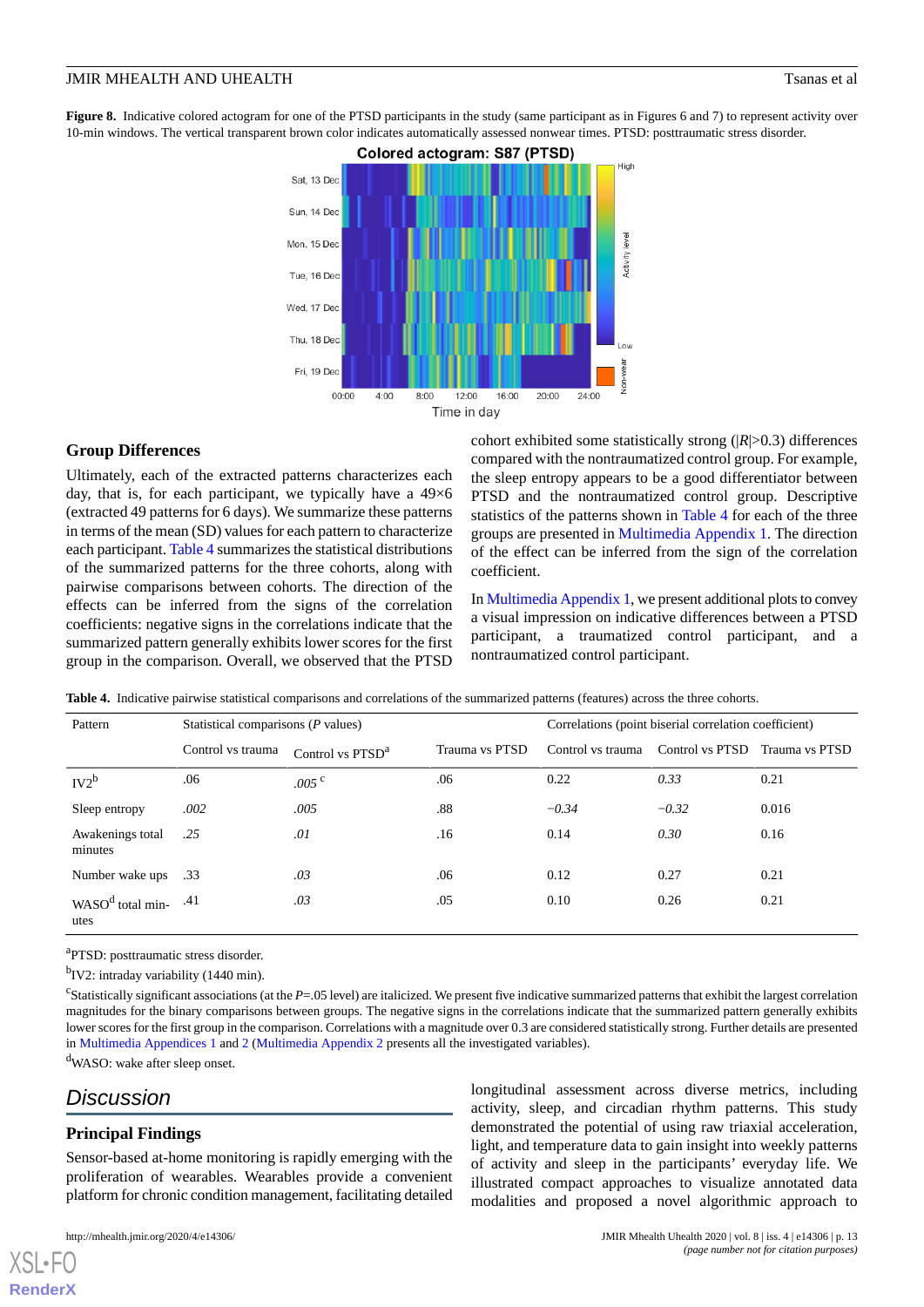estimate sleep onset and offset (including awakenings) that appears to be very accurate against sleep diaries.

We emphasize that the extent of our claim regarding the accuracy of the new sleep detection algorithm is that it replicates reasonably accurately the sleep diaries, which is a proxy for the true sleep onset and sleep offset. Any automated sleep detection algorithm validated on sleep diaries implicitly relies on having accurate labels to report performance and would ideally need to be benchmarked against PSG. We decided to exclude 9 participants from further analysis due to consistent major disagreement between actigraphy and self-reported sleep diary entries following visual inspection of the data summary plots (see [Multimedia Appendix 1](#page-15-1)).

Importantly, some of the actigraphy algorithms were sensitive in showing distinguishable patterns for participants with PTSD compared with nontraumatized controls, which were in line with the self-reported sleep disturbances. These results are summarized in [Table 4](#page-12-1) and [Multimedia Appendix 1.](#page-15-1) For example, sleep-based features (awakenings, WASO minutes) may provide a useful objective indicator of the degree of restlessness experienced by PTSD patients during sleep. Similarly, the intraday variability (IV2) differentiates well PTSD from nontraumatized controls, possibly indicating bursts of activity in PTSD throughout the day, whereas nontraumatized controls exhibited less activity variability within each day on average. Collectively, these findings are well reflected in the PTSD literature, where PTSD patients are known to have difficulty with sleep, nightmares, and variable sleep [[7](#page-16-5)-[10\]](#page-16-8), attributes which are quantified here by the different sleep-related actigraphy metrics. The results provide further important insight into the quality of objective sleep in PTSD. The objective sleep differences are consistent with actigraphy studies that have found differences (such as increased wake after sleep) between people with PTSD and healthy controls [[8](#page-16-6)[,50](#page-18-5)] and between trauma survivors with and without PTSD [[51\]](#page-18-6). However, objective sleep duration did not differ between groups, consistent with some [[27\]](#page-17-4), but not all previous actigraphy studies [[50\]](#page-18-5). Therefore, this study adds to the tentative understanding of the nature of sleep disturbances in PTSD by means of the quantified disturbances in the reported patterns and highlights possible targets for potential intervention to further improve comorbid problems during therapy.

We remark that the results reported in [Table 4](#page-12-1) have not been corrected for multiple comparisons (eg, some researchers use the Bonferroni correction). These corrections are used to reduce type I errors (rejecting the null hypothesis when it is true) but have the important side effect of introducing type II errors (accepting the null hypothesis when it is false). This has urged researchers to suggest that effect sizes, correlation coefficients, and other metrics should be used to support research findings [[51\]](#page-18-6). Here, we report the point biserial correlations for the extracted patterns, some of which appear to denote statistically strong associations ( $|R| > 0.3$ ).

The empirical rules and thresholds for the sleep detection algorithm were originally developed by the first author using his own Geneactiv data (n=1, collected for over 4 years) to correctly match onset, offset, and awakenings. From an

algorithmic developer's perspective, using one's own data has the distinct advantage of cross-referencing activities, knowing the exact underlying ground truth across multiple days (including naps, awakenings, days of bad sleep, etc) and observing the recorded actigraphy signals. The thresholds of the algorithm were adjusted using a small subset  $(n<10)$  of the dataset described in this study, but we purposefully did not formally explore in detail optimizing thresholds to correctly match sleep diary entries to avoid overfitting. Ultimately, the sleep detection algorithm proposed in this study will need to be further validated in new cohorts to demonstrate how well it generalizes. The proposed sleep detection algorithm has functionality to detect awakenings, as illustrated in [Figure 5](#page-10-1). However, we do not have the self-reported onset and offset timings of awakenings; therefore, unfortunately, this is something we could not properly test and validate. Further work is required to demonstrate the potential of the proposed sleep detection algorithm in correctly detecting awakenings and comparing findings against self-reports or preferably PSG. Typically, algorithms developed to process actigraphy signals rely on hard thresholds (including the algorithm by van Hees et al [[29\]](#page-17-6)). It is possible that the thresholds chosen for the sleep detection algorithm proposed here might need to be refined in a different cohort (or with a different sensor recording actigraphy signals).

We believe that the colored actogram is a novel, convenient representation to understand longitudinal patterns of behavior. It serves as an intuitive summary of activity levels, potentially highlighting breaks in patterns. In principle, it could also be used as a composite for multiple participants, for example, to visually compare cohorts and identify whether at an aggregate level, there are some consistent patterns of behavior.

#### **Comparison With Prior Work**

The topic of automatically detecting sleep using wrist-worn devices has recently attracted attention [[29\]](#page-17-6). However, the algorithms developed by van Hees et al [\[29](#page-17-6)] have not been validated in a group that exhibits considerable sleep problems [[29\]](#page-17-6), which is of particular importance in clinical assessment of mental disorders [[12\]](#page-16-10). The new algorithmic approach proposed here to detect sleep has been developed with the aim of being sensitive to cohorts exhibiting perturbed sleep like PTSD and for extracting sleep patterns. In [Multimedia Appendix](#page-15-1) [1,](#page-15-1) we provided indicative examples of this new approach, and in [Table 3](#page-8-0) and [Figure 2,](#page-8-1) we demonstrate its competitiveness compared with the algorithm developed by van Hees et al [[29\]](#page-17-6). Nevertheless, we remark that the sleep diaries used to assess sleep onset and wake-up times in this study are inherently limited and subject to participant self-report bias [[20](#page-16-17)]. Therefore, although the current results are extremely promising, more rigorous validation is required to establish the validity of the new sleep detection algorithm against PSG and ideally in a larger sample, including diverse sleep pathologies. PSG provides the objective ground truth for sleep onset, sleep offset, and awakenings: the actigraphy-based patterns extracted computed by GGIR or any algorithmic package cannot be considered as PSG validated. Hence, the focus of using PSG is primarily to assess and compare the accuracy of competing sleep detection algorithms (ideally tested on both healthy controls and people

```
XS-FO
RenderX
```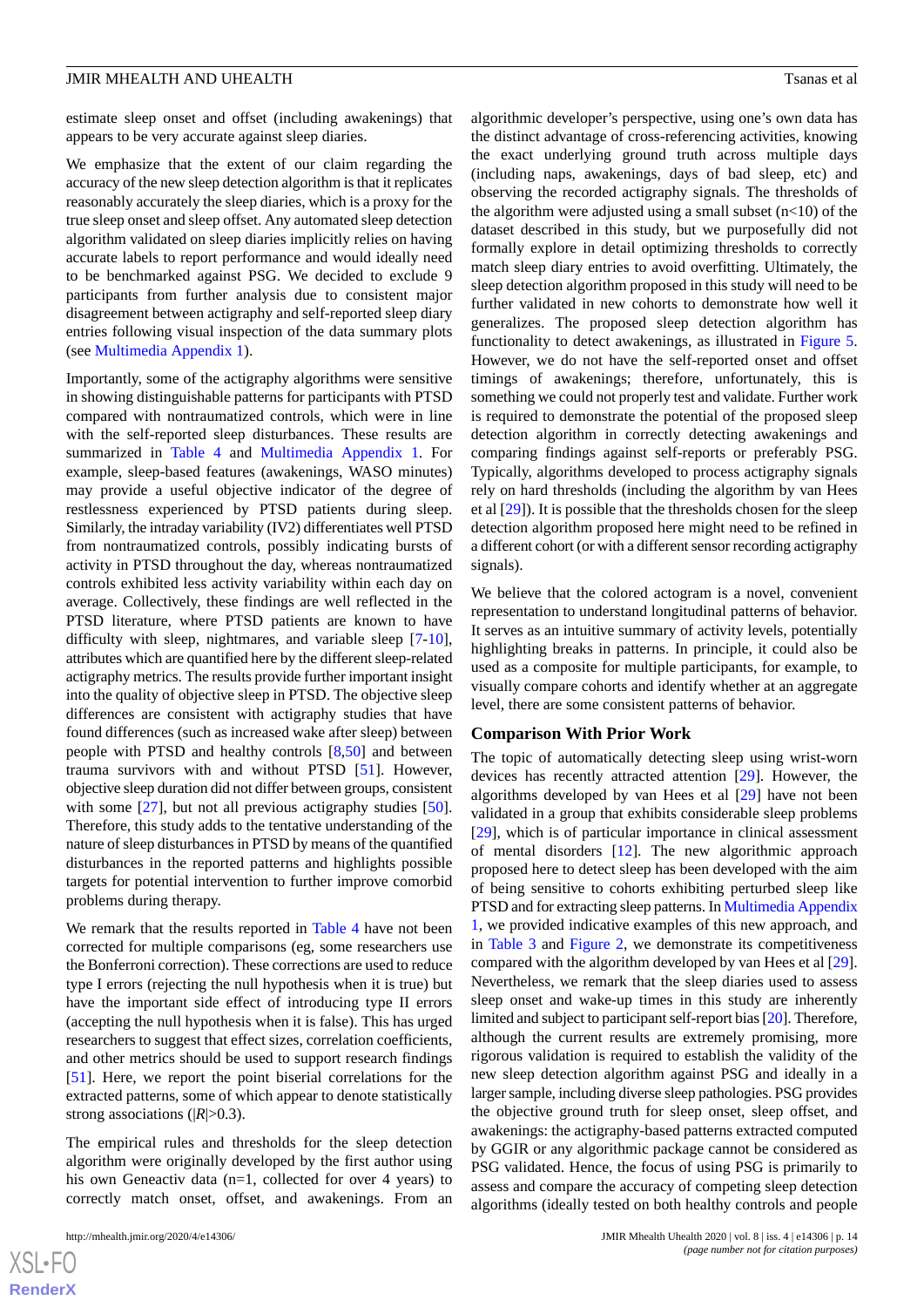with different sleep disorders). The subsequent computation of sleep-based patterns is heavily dependent on accurate sleep estimates.

High-end equipment has been previously used to provide objective assessment of activity and sleep in mental disorders assessment, including PTSD [[52\]](#page-18-7). PSG is the gold standard for sleep assessment and remains the only accurate approach to gain insight into the actual sleep architecture [\[32](#page-17-8)]. However, PSG relies on the use of expensive specialized equipment, and is logistically costly as assessment requires multiple hours of dedicated time by a sleep-certified expert [[24\]](#page-17-1). Standard PSG also requires the participant's physical presence in the clinic; however, some recent studies have demonstrated the potential of home-based PSG recordings [\[53](#page-18-8)]. Similarly, the ActivPAL monitor is considered the gold standard in free-living conditions for step-counting, time spent in sitting/lying, standing, and walking postures [\[54](#page-18-9)]. However, it is designed to be worn at the thigh, fixed with a special adhesive pad, and hence is not very practical for long-term use. These difficulties motivate the use of alternative, easy-to-use, more affordable sensors, and wrist-worn watches are prime candidates in that respect. The data in this study were collected using the Geneactiv watch, which has attracted considerable interest across different research groups worldwide [\[36](#page-17-12),[42\]](#page-17-18). A similar popular wrist-worn device that was used, for example, in the UK Biobank study [\[25](#page-17-2)], Axivity AX3, has been shown to provide equivalent signal vector magnitude output with Geneactiv [[55\]](#page-18-10); hence, the developed algorithms should, in principle, be directly applicable in studies where that device was used, crucially in the UK Biobank. Similar devices that provide access to the raw triaxial accelerometer data might require some cross-device calibration; otherwise, the developed framework should generalize well. Some older actigraphy devices used *counts* instead of raw acceleration signals and hence tools used to be device specific; although a relatively recent study provides for backward compatibility [\[42](#page-17-18)], the trend is moving toward tools that capitalize on the raw actigraphy data.

Summarizing the 3D accelerometry signals in a vector is crucial and is a required preprocessing step in advance of computing the actigraphy patterns (eg, IS, IV, etc). There are many different approaches reported in the research literature but no unique single best way to summarize the activity [[38,](#page-17-14)[39\]](#page-17-15). For example, the Euclidean Norm Minus One [\[38](#page-17-14)] is sensitive to calibration errors. Other approaches often rely on short-term windows [\[39](#page-17-15)] aiming to smoothen accelerometry fluctuations owing to internal accelerometer noise and hence might not effectively capture transient movements. The proposed approach in this study for the computation of the *movement* as an accelerometry summary, aims to address inherent accelerometer noise fluctuations by effectively operating on successive differences in the raw 3D accelerometer data before computing the Euclidean distance. We tentatively argue that this instantaneous-based approach rather than using local windows might have some advantages in terms of mitigating inherent accelerometer noise. Further work is required to assess whether there is any superior approach toward summarizing 3D accelerometry signals, for example, against a gold standard.

Alternatively, someone might use the subsequent computation of patterns (such as IS, IV, etc) working on each of the different accelerometry summaries (which are used as a preprocessing step) and assess how those patterns might be associated with a clinical outcome. This effectively draws parallels with the feature selection problem in data analytics, lacking ground truth of which are the *true features* and which are predictive of an outcome; researchers apply feature selection algorithms and feed different classifiers. On the basis of the classification performance, they can assess which feature selection algorithms perform best in a given problem [[56,](#page-18-11)[57](#page-18-12)]. We emphasize that for this approach to be valid and generalizable, researchers would need to perform comparisons across different datasets, ideally associating the extracted features with different outcomes. It is also possible that there are different combinations of accelerometry summaries and computation of patterns that work best; future work would be needed to investigate this in more detail.

#### **Limitations**

The primary limitations of this study are (1) the lack of PSG data to validate findings and (2) the study duration of 7 days. With long-term data, more detailed markers of weekly and monthly activity, sleep, and circadian rhythm variability could be developed and further explored. Participants adhered well and wearing the watch was not reported as disconcerting by any participant, which suggests that longer term monitoring may be viable in accordance with a recent study in the UK BioBank [[25\]](#page-17-2). The sample size was sufficiently large for the exploratory aims of this study; nevertheless, larger cohorts might provide better insight into the nature of PTSD. Verification of the developed algorithm for sleep estimation (including awakenings) against PSG would be important in future studies to confirm sleep and wake detection, and further clarify the results. Similarly, we do not have detailed daily self-reported outcome measures (eg, daily mood self-reports as we had used longitudinally in related previous research [\[18](#page-16-15),[58](#page-18-13)[,59](#page-18-14)]) other than the sleep diaries, which could have been associated with actigraphy-extracted patterns and hence further validate the developed algorithms.

The sleep detection algorithm proposed in this study capitalizes on the accelerometry and ambient light modalities; the latter is useful for differentiating sedentary activity and sleep. However, this suggests that the current version of the sleep detection algorithm would not be backwards compatible with devices that only record accelerometry signals. With the sophistication of wearables, additional modalities are becoming available (such as heart rate) and could be harnessed to potentially further improve sleep detection.

More generally, the light sensor modality should be used carefully in the analysis when developing algorithmic tools: lack of detected light does not necessarily indicate that someone is in a dark room. The wrist sensor may hide under a long sleeve, for example, in long-sleeved clothes or pajamas. There may also be abrupt changes in the detected light signal, if the sensor is temporarily visible (or vice-versa blocked).

The study participants wore the standard Geneactiv (Geneactiv Original). The temperature sensor is encased within the

```
XS\cdotFC
RenderX
```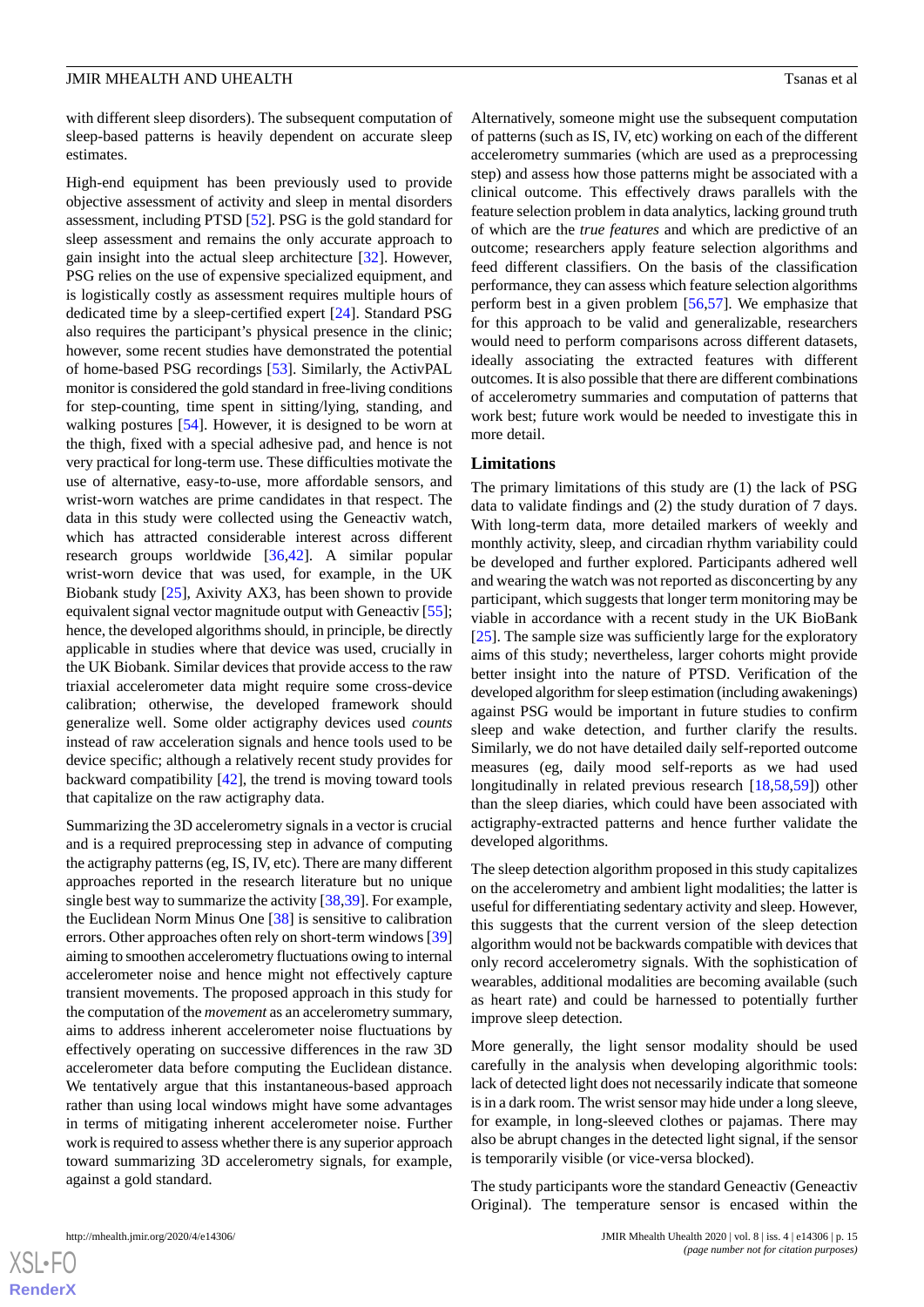waterproof housing of the watch; hence, the recorded temperature depends on how tightly the participants wear the watch: the sensor actually measures a mixture of body and room temperatures. In addition, during the night, temperature changes may (at least partly) indicate that a person has moved their hand above or under the blanket. The wrist temperature recorded has been primarily useful to detect nonwear times and to assess within-person changes, but not for between-person comparison. Researchers wishing to compare recorded temperatures between participants may want to explore a device that provides direct skin temperature recordings such as the Geneactiv Sleep variant [[60\]](#page-18-15). Therefore, the use of the raw temperature measurements in this study should be interpreted very tentatively. For example, the increase in the recorded temperature during sleep seen in [Figure 5](#page-10-1) is likely a reflection of environmental temperature increase rather than an increase in the wrist temperature of the participant.

## **Conclusions**

We envisage the developed algorithmic framework laying the foundation for using actigraphy analysis in different settings where raw wrist-worn triaxial accelerometer data are available, aiming to monitor healthy and pathological cohorts longitudinally. We encourage research colleagues to use and expand on the user-friendly MATLAB source code provided in this study to facilitate actigraphy data visualization and analysis. Among mental health conditions, applications to depression are of interest given that low levels of activity and poor sleep are characteristics of the disorder. Future research could investigate extracting additional patterns from the raw signals, potentially complementing it with additional modalities such as heart rate and geolocation, which are embedded in some recent devices. We are currently exploring the potential of using and extending the objective measures provided in this study to monitor longitudinal PTSD behavior, therapy effects, and long-term recovery.

## **Acknowledgments**

The authors are grateful to all study participants for their meticulous adherence to the research protocol. The authors thank Juliane Sachschal for assisting with recruitment, interviews, and testing of the participants. They also thank Jennifer Wild, Emma-Warnock Parkes, and the staff of the Centre for Anxiety Disorders and Trauma, South London, and Maudsley NHS Foundation Trust for their help with recruitment. The study was funded by a Medical Research Council DTA award to EW and by Wellcome Trust grant 069777/200796 to AE. This study was supported by the National Institute for Health Research Oxford Health Biomedical Research Centre. AT was supported at the early stages of this work by the Wellcome Trust through a Centre grant no. 098461/Z/12/Z, *The University of Oxford Sleep and Circadian Neuroscience Institute (SCNi)* during the early stages of this work. The study was also supported by the Health Data Research UK, which receives funding from HDR UK Ltd (HDR-5012), funded by the UK Medical Research Council, Engineering and Physical Sciences Research Council, Economic and Social Research Council, Department of Health and Social Care (England), Chief Scientist Office of the Scottish Government Health and Social Care Directorates, Health and Social Care Research and Development Division (Welsh Government), Public Health Agency (Northern Ireland), the British Heart Foundation, and the Wellcome Trust. The funders had no role in the study or the decision to submit this work to be considered for publication.

## **Authors' Contributions**

AT developed the algorithms, analyzed the data, and wrote the first draft of the manuscript. EW designed the study with AE, wrote the protocol and ethics application, collected and entered the data, analyzed self-report data, and provided clinical insight for the interpretation of the activity data. AE codesigned the study and protocol, supervised recruitment, diagnostic interviews, and the running of the study. All authors critically reviewed and commented on the text and gave final approval for submission of this manuscript for publication.

#### <span id="page-15-1"></span>**Conflicts of Interest**

None declared.

## <span id="page-15-2"></span>**Multimedia Appendix 1**

Further details on algorithmic background and additional results. [[PDF File \(Adobe PDF File\), 1551 KB](https://jmir.org/api/download?alt_name=mhealth_v8i4e14306_app1.pdf&filename=e9403a0abfe6a4911208019140543618.pdf)-[Multimedia Appendix 1\]](https://jmir.org/api/download?alt_name=mhealth_v8i4e14306_app1.pdf&filename=e9403a0abfe6a4911208019140543618.pdf)

#### <span id="page-15-0"></span>**Multimedia Appendix 2**

Statistical comparisons of features across cohorts. [[XLSX File \(Microsoft Excel File\), 23 KB](https://jmir.org/api/download?alt_name=mhealth_v8i4e14306_app2.xlsx&filename=2ac3b6c27f500d03436af485eabb4d6d.xlsx)-[Multimedia Appendix 2\]](https://jmir.org/api/download?alt_name=mhealth_v8i4e14306_app2.xlsx&filename=2ac3b6c27f500d03436af485eabb4d6d.xlsx)

## **References**

 $XS$  $\cdot$ FC **[RenderX](http://www.renderx.com/)**

1. Alonso J, Angermeyer M, Lépine JP, European Study of the Epidemiology of Mental Disorders (ESEMeD) Project. The European study of the epidemiology of mental disorders (ESEMeD) project: an epidemiological basis for informing mental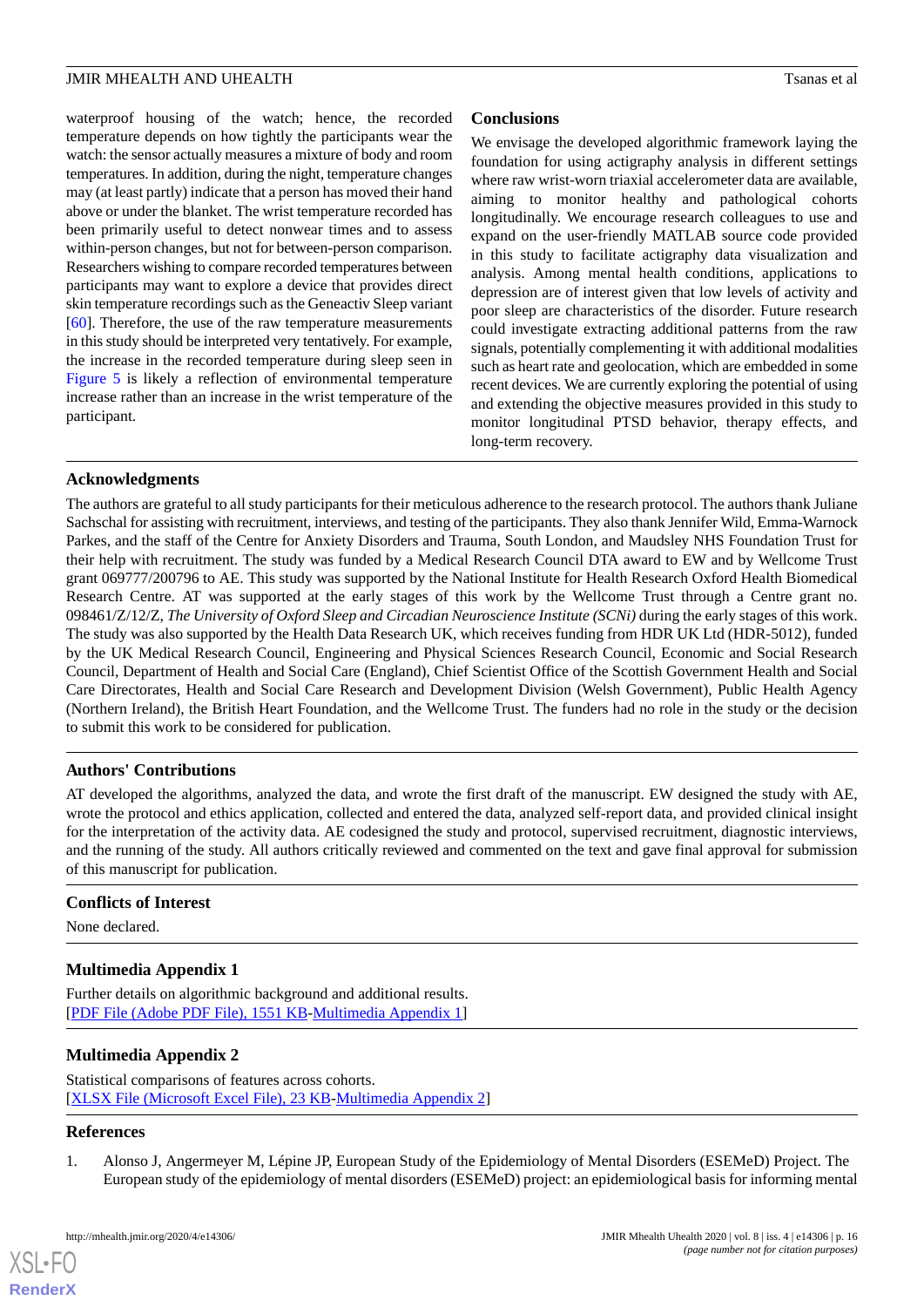health policies in Europe. Acta Psychiatr Scand Suppl 2004;109(420):5-7. [doi: [10.1111/j.1600-0047.2004.00325.x](http://dx.doi.org/10.1111/j.1600-0047.2004.00325.x)] [Medline: [15128382](http://www.ncbi.nlm.nih.gov/entrez/query.fcgi?cmd=Retrieve&db=PubMed&list_uids=15128382&dopt=Abstract)]

- <span id="page-16-0"></span>2. Bunting BP, Ferry FR, Murphy SD, O'Neill SM, Bolton D. Trauma associated with civil conflict and posttraumatic stress disorder: evidence from the Northern Ireland study of health and stress. J Trauma Stress 2013 Feb;26(1):134-141. [doi: [10.1002/jts.21766\]](http://dx.doi.org/10.1002/jts.21766) [Medline: [23417880](http://www.ncbi.nlm.nih.gov/entrez/query.fcgi?cmd=Retrieve&db=PubMed&list_uids=23417880&dopt=Abstract)]
- <span id="page-16-2"></span><span id="page-16-1"></span>3. Kessler RC, Sonnega A, Bromet E, Hughes M, Nelson CB. Posttraumatic stress disorder in the national comorbidity survey. Arch Gen Psychiatry 1995 Dec;52(12):1048-1060. [doi: [10.1001/archpsyc.1995.03950240066012](http://dx.doi.org/10.1001/archpsyc.1995.03950240066012)] [Medline: [7492257](http://www.ncbi.nlm.nih.gov/entrez/query.fcgi?cmd=Retrieve&db=PubMed&list_uids=7492257&dopt=Abstract)]
- <span id="page-16-3"></span>4. Steel Z, Chey T, Silove D, Marnane C, Bryant RA, van Ommeren M. Association of torture and other potentially traumatic events with mental health outcomes among populations exposed to mass conflict and displacement: a systematic review and meta-analysis. J Am Med Assoc 2009 Aug 5;302(5):537-549. [doi: [10.1001/jama.2009.1132\]](http://dx.doi.org/10.1001/jama.2009.1132) [Medline: [19654388\]](http://www.ncbi.nlm.nih.gov/entrez/query.fcgi?cmd=Retrieve&db=PubMed&list_uids=19654388&dopt=Abstract)
- <span id="page-16-4"></span>5. American Psychiatric Association. Diagnostic and Statistical Manual of Mental Disorders (DSM-5). Fifth Edition. Washington, DC: American Psychiatric Association Publication; 2013.
- <span id="page-16-5"></span>6. Ross RJ, Ball WA, Sullivan KA, Caroff SN. Sleep disturbance as the hallmark of posttraumatic stress disorder. Am J Psychiatry 1989 Jun;146(6):697-707. [doi: [10.1176/ajp.146.6.697\]](http://dx.doi.org/10.1176/ajp.146.6.697) [Medline: [2658624](http://www.ncbi.nlm.nih.gov/entrez/query.fcgi?cmd=Retrieve&db=PubMed&list_uids=2658624&dopt=Abstract)]
- <span id="page-16-6"></span>7. Nappi C, Drummond SP, Hall JM. Treating nightmares and insomnia in posttraumatic stress disorder: a review of current evidence. Neuropharmacology 2012 Feb;62(2):576-585 [[FREE Full text\]](http://europepmc.org/abstract/MED/21396945) [doi: [10.1016/j.neuropharm.2011.02.029](http://dx.doi.org/10.1016/j.neuropharm.2011.02.029)] [Medline: [21396945](http://www.ncbi.nlm.nih.gov/entrez/query.fcgi?cmd=Retrieve&db=PubMed&list_uids=21396945&dopt=Abstract)]
- <span id="page-16-7"></span>8. Straus L, Drummond SP, Nappi CM, Jenkins MM, Norman SB. Sleep variability in military-related PTSD: a comparison to primary insomnia and healthy controls. J Trauma Stress 2015 Feb;28(1):8-16 [[FREE Full text](http://europepmc.org/abstract/MED/25630526)] [doi: [10.1002/jts.21982](http://dx.doi.org/10.1002/jts.21982)] [Medline: [25630526](http://www.ncbi.nlm.nih.gov/entrez/query.fcgi?cmd=Retrieve&db=PubMed&list_uids=25630526&dopt=Abstract)]
- <span id="page-16-8"></span>9. Leskin G, Woodward SH, Young HE, Sheikh JI. Effects of comorbid diagnoses on sleep disturbance in PTSD. J Psychiatr Res 2002;36(6):449-452. [doi: [10.1016/s0022-3956\(02\)00025-0\]](http://dx.doi.org/10.1016/s0022-3956(02)00025-0) [Medline: [12393315](http://www.ncbi.nlm.nih.gov/entrez/query.fcgi?cmd=Retrieve&db=PubMed&list_uids=12393315&dopt=Abstract)]
- <span id="page-16-10"></span><span id="page-16-9"></span>10. Cox R, Olatunji BO. A systematic review of sleep disturbance in anxiety and related disorders. J Anxiety Disord 2016 Jan;37:104-129. [doi: [10.1016/j.janxdis.2015.12.001](http://dx.doi.org/10.1016/j.janxdis.2015.12.001)] [Medline: [26745517\]](http://www.ncbi.nlm.nih.gov/entrez/query.fcgi?cmd=Retrieve&db=PubMed&list_uids=26745517&dopt=Abstract)
- 11. van Liempt S. Sleep disturbances and PTSD: a perpetual circle? Eur J Psychotraumatol 2012;3 [[FREE Full text\]](http://europepmc.org/abstract/MED/23050070) [doi: [10.3402/ejpt.v3i0.19142\]](http://dx.doi.org/10.3402/ejpt.v3i0.19142) [Medline: [23050070](http://www.ncbi.nlm.nih.gov/entrez/query.fcgi?cmd=Retrieve&db=PubMed&list_uids=23050070&dopt=Abstract)]
- <span id="page-16-12"></span><span id="page-16-11"></span>12. Sheaves B, Porcheret K, Tsanas A, Espie CA, Foster RG, Freeman D, et al. Insomnia, nightmares, and chronotype as markers of risk for severe mental illness: results from a student population. Sleep 2016 Jan 1:39(1):173-181 [[FREE Full](http://europepmc.org/abstract/MED/26350467) [text](http://europepmc.org/abstract/MED/26350467)] [doi: [10.5665/sleep.5342\]](http://dx.doi.org/10.5665/sleep.5342) [Medline: [26350467\]](http://www.ncbi.nlm.nih.gov/entrez/query.fcgi?cmd=Retrieve&db=PubMed&list_uids=26350467&dopt=Abstract)
- <span id="page-16-13"></span>13. Woodward S, Bliwise DL, Friedman MJ, Gusman DF. Subjective versus objective sleep in Vietnam combat veterans hospitalized for PTSD. J Trauma Stress 1996 Jan;9(1):137-143. [doi: [10.1007/bf02116839](http://dx.doi.org/10.1007/bf02116839)] [Medline: [8750457](http://www.ncbi.nlm.nih.gov/entrez/query.fcgi?cmd=Retrieve&db=PubMed&list_uids=8750457&dopt=Abstract)]
- <span id="page-16-14"></span>14. Germain A, Hall M, Shear MK, Nofzinger EA, Buysse DJ. Sleep disruption in PTSD: A pilot study with home-based polysomnography. Sleep Biol Rhythms 2006 Oct;4(3):286-289 [[FREE Full text\]](http://doi.org/10.1111/j.1479-8425.2006.00230.x)) [doi: [10.1111/j.1479-8425.2006.00230.x](http://dx.doi.org/10.1111/j.1479-8425.2006.00230.x)]
- 15. Herbst E, Metzler TJ, Lenoci M, McCaslin SE, Inslicht S, Marmar CR, et al. Adaptation effects to sleep studies in participants with and without chronic posttraumatic stress disorder. Psychophysiology 2010 Nov;47(6):1127-1133 [[FREE Full text](http://europepmc.org/abstract/MED/20456661)] [doi: [10.1111/j.1469-8986.2010.01030.x](http://dx.doi.org/10.1111/j.1469-8986.2010.01030.x)] [Medline: [20456661](http://www.ncbi.nlm.nih.gov/entrez/query.fcgi?cmd=Retrieve&db=PubMed&list_uids=20456661&dopt=Abstract)]
- 16. Cella D, Riley W, Stone A, Rothrock N, Reeve B, Yount S, PROMIS Cooperative Group. The patient-reported outcomes measurement information system (PROMIS) developed and tested its first wave of adult self-reported health outcome item banks: 2005-2008. J Clin Epidemiol 2010 Nov;63(11):1179-1194 [[FREE Full text](http://europepmc.org/abstract/MED/20685078)] [doi: [10.1016/j.jclinepi.2010.04.011](http://dx.doi.org/10.1016/j.jclinepi.2010.04.011)] [Medline: [20685078](http://www.ncbi.nlm.nih.gov/entrez/query.fcgi?cmd=Retrieve&db=PubMed&list_uids=20685078&dopt=Abstract)]
- <span id="page-16-16"></span><span id="page-16-15"></span>17. Schwartz S, Schultz S, Reider A, Saunders E. Daily mood monitoring of symptoms using smartphones in bipolar disorder: a pilot study assessing the feasibility of ecological momentary assessment. J Affect Disord 2016 Feb;191:88-93 [\[FREE](http://europepmc.org/abstract/MED/26655117) [Full text\]](http://europepmc.org/abstract/MED/26655117) [doi: [10.1016/j.jad.2015.11.013](http://dx.doi.org/10.1016/j.jad.2015.11.013)] [Medline: [26655117](http://www.ncbi.nlm.nih.gov/entrez/query.fcgi?cmd=Retrieve&db=PubMed&list_uids=26655117&dopt=Abstract)]
- <span id="page-16-17"></span>18. Tsanas A, Saunders K, Bilderbeck A, Palmius N, Osipov M, Clifford G, et al. Daily longitudinal self-monitoring of mood variability in bipolar disorder and borderline personality disorder. J Affect Disord 2016 Nov 15;205:225-233 [[FREE Full](https://linkinghub.elsevier.com/retrieve/pii/S0165-0327(16)30781-9) [text](https://linkinghub.elsevier.com/retrieve/pii/S0165-0327(16)30781-9)] [doi: [10.1016/j.jad.2016.06.065\]](http://dx.doi.org/10.1016/j.jad.2016.06.065) [Medline: [27449555\]](http://www.ncbi.nlm.nih.gov/entrez/query.fcgi?cmd=Retrieve&db=PubMed&list_uids=27449555&dopt=Abstract)
- <span id="page-16-18"></span>19. Carney C, Buysse DJ, Ancoli-Israel S, Edinger JD, Krystal AD, Lichstein KL, et al. The consensus sleep diary: standardizing prospective sleep self-monitoring. Sleep 2012 Feb 1;35(2):287-302 [\[FREE Full text\]](http://europepmc.org/abstract/MED/22294820) [doi: [10.5665/sleep.1642](http://dx.doi.org/10.5665/sleep.1642)] [Medline: [22294820](http://www.ncbi.nlm.nih.gov/entrez/query.fcgi?cmd=Retrieve&db=PubMed&list_uids=22294820&dopt=Abstract)]
- <span id="page-16-19"></span>20. Buysse D, Ancoli-Israel S, Edinger JD, Lichstein KL, Morin CM. Recommendations for a standard research assessment of insomnia. Sleep 2006 Sep;29(9):1155-1173. [doi: [10.1093/sleep/29.9.1155\]](http://dx.doi.org/10.1093/sleep/29.9.1155) [Medline: [17040003\]](http://www.ncbi.nlm.nih.gov/entrez/query.fcgi?cmd=Retrieve&db=PubMed&list_uids=17040003&dopt=Abstract)
- 21. Proudfoot J, Parker G, Pavlovic DH, Manicavasagar V, Adler E, Whitton A. Community attitudes to the appropriation of mobile phones for monitoring and managing depression, anxiety, and stress. J Med Internet Res 2010 Dec 19;12(5):e64 [[FREE Full text](https://www.jmir.org/2010/5/e64/)] [doi: [10.2196/jmir.1475](http://dx.doi.org/10.2196/jmir.1475)] [Medline: [21169174](http://www.ncbi.nlm.nih.gov/entrez/query.fcgi?cmd=Retrieve&db=PubMed&list_uids=21169174&dopt=Abstract)]
- 22. Tsanas A, Saunders K, Bilderbeck A, Palmius N, Goodwin G, de Vos M. Clinical insight into latent variables of psychiatric questionnaires for mood symptom self-assessment. JMIR Ment Health 2017 May 25;4(2):e15 [\[FREE Full text\]](https://mental.jmir.org/2017/2/e15/) [doi: [10.2196/mental.6917\]](http://dx.doi.org/10.2196/mental.6917) [Medline: [28546141](http://www.ncbi.nlm.nih.gov/entrez/query.fcgi?cmd=Retrieve&db=PubMed&list_uids=28546141&dopt=Abstract)]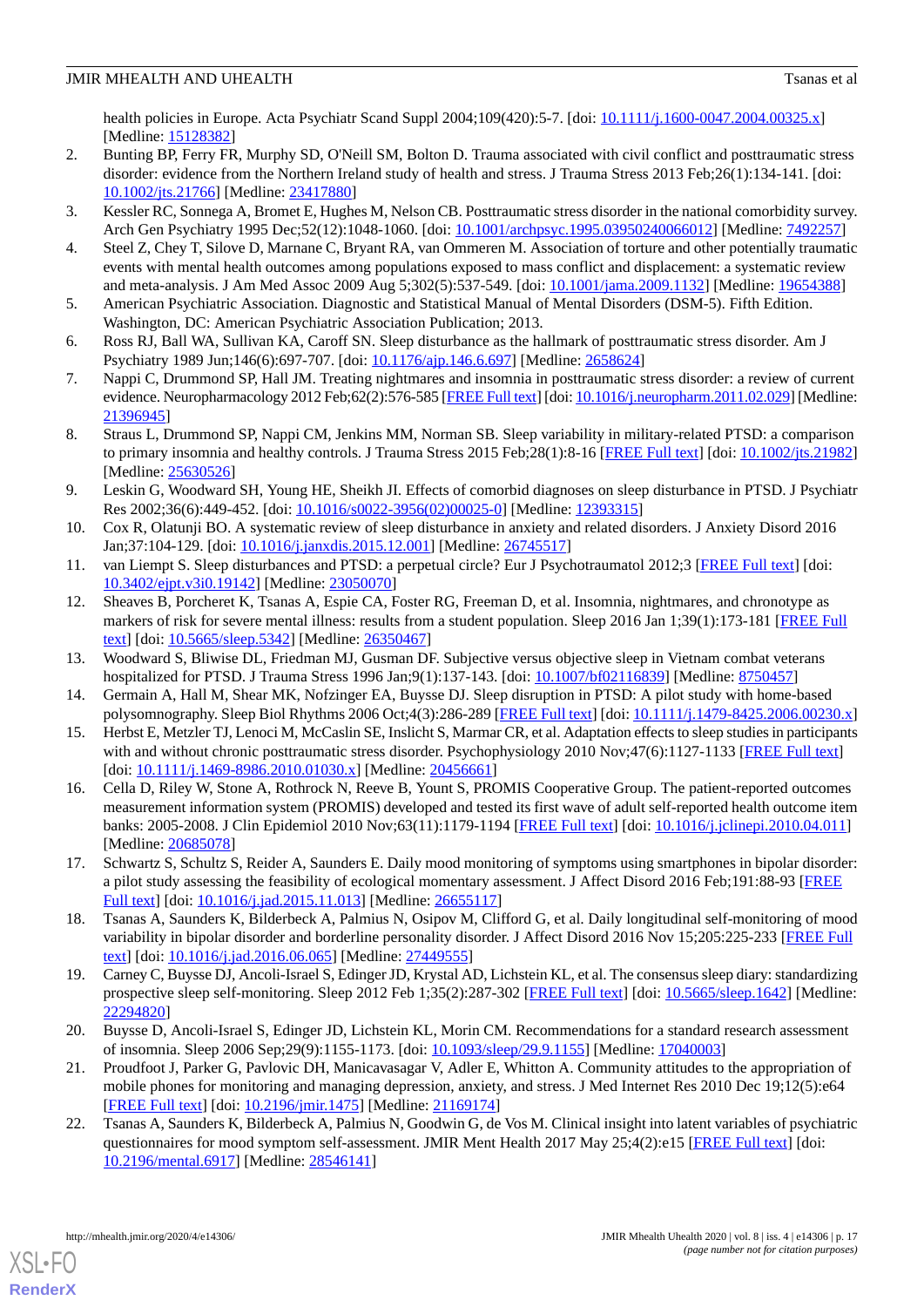- <span id="page-17-0"></span>23. Lee I, Shiroma EJ, Lobelo F, Puska P, Blair SN, Katzmarzyk PT, Lancet Physical Activity Series Working Group. Effect of physical inactivity on major non-communicable diseases worldwide: an analysis of burden of disease and life expectancy. Lancet 2012 Jul 21;380(9838):219-229 [\[FREE Full text\]](http://europepmc.org/abstract/MED/22818936) [doi: [10.1016/S0140-6736\(12\)61031-9](http://dx.doi.org/10.1016/S0140-6736(12)61031-9)] [Medline: [22818936\]](http://www.ncbi.nlm.nih.gov/entrez/query.fcgi?cmd=Retrieve&db=PubMed&list_uids=22818936&dopt=Abstract)
- <span id="page-17-2"></span><span id="page-17-1"></span>24. Ancoli-Israel S, Cole R, Alessi C, Chambers M, Moorcroft W, Pollak CP. The role of actigraphy in the study of sleep and circadian rhythms. Sleep 2003 May 1;26(3):342-392. [doi: [10.1093/sleep/26.3.342](http://dx.doi.org/10.1093/sleep/26.3.342)] [Medline: [12749557\]](http://www.ncbi.nlm.nih.gov/entrez/query.fcgi?cmd=Retrieve&db=PubMed&list_uids=12749557&dopt=Abstract)
- 25. Doherty A, Jackson D, Hammerla N, Plötz T, Olivier P, Granat MH, et al. Large scale population assessment of physical activity using wrist worn accelerometers: the UK biobank study. PLoS One 2017;12(2):e0169649 [\[FREE Full text\]](http://dx.plos.org/10.1371/journal.pone.0169649) [doi: [10.1371/journal.pone.0169649\]](http://dx.doi.org/10.1371/journal.pone.0169649) [Medline: [28146576](http://www.ncbi.nlm.nih.gov/entrez/query.fcgi?cmd=Retrieve&db=PubMed&list_uids=28146576&dopt=Abstract)]
- <span id="page-17-4"></span><span id="page-17-3"></span>26. Kobayashi I, Lavela J, Mellman TA. Nocturnal autonomic balance and sleep in PTSD and resilience. J Trauma Stress 2014 Dec; 27(6): 712-716. [doi: 10.1002/jts. 21973] [Medline: [25403523\]](http://www.ncbi.nlm.nih.gov/entrez/query.fcgi?cmd=Retrieve&db=PubMed&list_uids=25403523&dopt=Abstract)
- <span id="page-17-5"></span>27. Kobayashi I, Huntley E, Lavela J, Mellman TA. Subjectively and objectively measured sleep with and without posttraumatic stress disorder and trauma exposure. Sleep 2012 Jul 1;35(7):957-965 [[FREE Full text](http://europepmc.org/abstract/MED/22754042)] [doi: [10.5665/sleep.1960\]](http://dx.doi.org/10.5665/sleep.1960) [Medline: [22754042](http://www.ncbi.nlm.nih.gov/entrez/query.fcgi?cmd=Retrieve&db=PubMed&list_uids=22754042&dopt=Abstract)]
- <span id="page-17-6"></span>28. Sabia S, van Hees VT, Shipley MJ, Trenell MI, Hagger-Johnson G, Elbaz A, et al. Association between questionnaire- and accelerometer-assessed physical activity: the role of sociodemographic factors. Am J Epidemiol 2014 Mar 15;179(6):781-790 [[FREE Full text](http://europepmc.org/abstract/MED/24500862)] [doi: [10.1093/aje/kwt330](http://dx.doi.org/10.1093/aje/kwt330)] [Medline: [24500862\]](http://www.ncbi.nlm.nih.gov/entrez/query.fcgi?cmd=Retrieve&db=PubMed&list_uids=24500862&dopt=Abstract)
- <span id="page-17-7"></span>29. van Hees VT, Sabia S, Anderson KN, Denton SJ, Oliver J, Catt M, et al. A novel, open access method to assess sleep duration using a wrist-worn accelerometer. PLoS One 2015;10(11):e0142533 [[FREE Full text](http://dx.plos.org/10.1371/journal.pone.0142533)] [doi: [10.1371/journal.pone.0142533\]](http://dx.doi.org/10.1371/journal.pone.0142533) [Medline: [26569414](http://www.ncbi.nlm.nih.gov/entrez/query.fcgi?cmd=Retrieve&db=PubMed&list_uids=26569414&dopt=Abstract)]
- 30. Tsanas A. Oxford University Research Archive. University of Oxford, UK; 2012. Accurate Telemonitoring of Parkinson's Disease Symptom Severity Using Nonlinear Speech Signal Processing and Statistical Machine Learning, PhD thesis URL: <https://ora.ox.ac.uk/objects/uuid:2a43b92a-9cd5-4646-8f0f-81dbe2ba9d74> [accessed 2020-03-31]
- <span id="page-17-9"></span><span id="page-17-8"></span>31. Tsanas A, Clifford GD. Stage-independent, single lead EEG sleep spindle detection using the continuous wavelet transform and local weighted smoothing. Front Hum Neurosci 2015;9:181 [\[FREE Full text\]](https://doi.org/10.3389/fnhum.2015.00181) [doi: [10.3389/fnhum.2015.00181\]](http://dx.doi.org/10.3389/fnhum.2015.00181) [Medline: [25926784](http://www.ncbi.nlm.nih.gov/entrez/query.fcgi?cmd=Retrieve&db=PubMed&list_uids=25926784&dopt=Abstract)]
- 32. Kryger T, Roth T, Dement WC. Principles and Practice of Sleep Medicine. Fifth Edition. Canada: Elsevier; 2010.
- <span id="page-17-10"></span>33. Weathers FW, Bovin MJ, Lee DJ, Sloan DM, Schnurr PP, Kaloupek DG, et al. The Clinician-Administered PTSD Scale for DSM-5 (CAPS-5): development and initial psychometric evaluation in military veterans. Psychol Assess 2018 Mar;30(3):383-395 [[FREE Full text\]](http://europepmc.org/abstract/MED/28493729) [doi: [10.1037/pas0000486\]](http://dx.doi.org/10.1037/pas0000486) [Medline: [28493729\]](http://www.ncbi.nlm.nih.gov/entrez/query.fcgi?cmd=Retrieve&db=PubMed&list_uids=28493729&dopt=Abstract)
- <span id="page-17-11"></span>34. Buysse DJ, Reynolds CF, Monk TH, Berman SR, Kupfer DJ. The Pittsburgh Sleep Quality Index: a new instrument for psychiatric practice and research. Psychiatry Res 1989 May;28(2):193-213. [doi: [10.1016/0165-1781\(89\)90047-4\]](http://dx.doi.org/10.1016/0165-1781(89)90047-4) [Medline: [2748771\]](http://www.ncbi.nlm.nih.gov/entrez/query.fcgi?cmd=Retrieve&db=PubMed&list_uids=2748771&dopt=Abstract)
- <span id="page-17-12"></span>35. Aili K, Åström-Paulsson S, Stoetzer U, Svartengren M, Hillert L. Reliability of actigraphy and subjective sleep measurements in adults: the design of sleep assessments. J Clin Sleep Med 2017 Jan 15;13(1):39-47 [[FREE Full text](https://doi.org/10.5664/jcsm.6384)] [doi: [10.5664/jcsm.6384](http://dx.doi.org/10.5664/jcsm.6384)] [Medline: [27707448\]](http://www.ncbi.nlm.nih.gov/entrez/query.fcgi?cmd=Retrieve&db=PubMed&list_uids=27707448&dopt=Abstract)
- <span id="page-17-14"></span><span id="page-17-13"></span>36. van Hees VT, Fang Z, Langford J, Assah F, Mohammad A, da Silva IC, et al. Autocalibration of accelerometer data for free-living physical activity assessment using local gravity and temperature: an evaluation on four continents. J Appl Physiol (1985) 2014 Oct 1;117(7):738-744 [[FREE Full text\]](http://journals.physiology.org/doi/full/10.1152/japplphysiol.00421.2014?url_ver=Z39.88-2003&rfr_id=ori:rid:crossref.org&rfr_dat=cr_pub%3dpubmed) [doi: [10.1152/japplphysiol.00421.2014\]](http://dx.doi.org/10.1152/japplphysiol.00421.2014) [Medline: [25103964\]](http://www.ncbi.nlm.nih.gov/entrez/query.fcgi?cmd=Retrieve&db=PubMed&list_uids=25103964&dopt=Abstract)
- <span id="page-17-15"></span>37. Zhou S, Hill RA, Morgan K, Stratton G, Gravenor MB, Bijlsma G, et al. Classification of accelerometer wear and non-wear events in seconds for monitoring free-living physical activity. BMJ Open 2015 May 11;5(5):e007447 [[FREE Full text](http://bmjopen.bmj.com/cgi/pmidlookup?view=long&pmid=25968000)] [doi: [10.1136/bmjopen-2014-007447\]](http://dx.doi.org/10.1136/bmjopen-2014-007447) [Medline: [25968000\]](http://www.ncbi.nlm.nih.gov/entrez/query.fcgi?cmd=Retrieve&db=PubMed&list_uids=25968000&dopt=Abstract)
- <span id="page-17-16"></span>38. van Hees VT, Gorzelniak L, León ED, Eder M, Pias M, Taherian S, et al. Separating movement and gravity components in an acceleration signal and implications for the assessment of human daily physical activity. PLoS One 2013;8(4):e61691 [[FREE Full text](http://dx.plos.org/10.1371/journal.pone.0061691)] [doi: [10.1371/journal.pone.0061691](http://dx.doi.org/10.1371/journal.pone.0061691)] [Medline: [23626718](http://www.ncbi.nlm.nih.gov/entrez/query.fcgi?cmd=Retrieve&db=PubMed&list_uids=23626718&dopt=Abstract)]
- <span id="page-17-17"></span>39. Karas M, Bai J, Strączkiewicz M, Harezlak J, Glynn NW, Harris T, et al. Accelerometry data in health research: challenges and opportunities. Stat Biosci 2019 Jul;11(2):210-237. [doi: [10.1007/s12561-018-9227-2\]](http://dx.doi.org/10.1007/s12561-018-9227-2) [Medline: [31762829](http://www.ncbi.nlm.nih.gov/entrez/query.fcgi?cmd=Retrieve&db=PubMed&list_uids=31762829&dopt=Abstract)]
- <span id="page-17-19"></span><span id="page-17-18"></span>40. Kushida CA, Chang A, Gadkary C, Guilleminault C, Carrillo O, Dement WC. Comparison of actigraphic, polysomnographic, and subjective assessment of sleep parameters in sleep-disordered patients. Sleep Med 2001 Sep;2(5):389-396. [doi: [10.1016/s1389-9457\(00\)00098-8](http://dx.doi.org/10.1016/s1389-9457(00)00098-8)] [Medline: [14592388\]](http://www.ncbi.nlm.nih.gov/entrez/query.fcgi?cmd=Retrieve&db=PubMed&list_uids=14592388&dopt=Abstract)
- <span id="page-17-20"></span>41. Sadeh A, Sharkey KM, Carskadon MA. Activity-based sleep-wake identification: an empirical test of methodological issues. Sleep 1994 Apr;17(3):201-207. [doi: [10.1093/sleep/17.3.201\]](http://dx.doi.org/10.1093/sleep/17.3.201) [Medline: [7939118\]](http://www.ncbi.nlm.nih.gov/entrez/query.fcgi?cmd=Retrieve&db=PubMed&list_uids=7939118&dopt=Abstract)
- 42. te Lindert BH, van Someren EJ. Sleep estimates using microelectromechanical systems (MEMS). Sleep 2013 May 1;36(5):781-789 [[FREE Full text](http://europepmc.org/abstract/MED/23633761)] [doi: [10.5665/sleep.2648\]](http://dx.doi.org/10.5665/sleep.2648) [Medline: [23633761\]](http://www.ncbi.nlm.nih.gov/entrez/query.fcgi?cmd=Retrieve&db=PubMed&list_uids=23633761&dopt=Abstract)
- 43. van Hees VT, Fang Z, Zhao JH, Heywood J, Mirkes E, Sabia S, et al. The Comprehensive R Archive Network. 2019 Dec 4. GGIR: Raw Accelerometer Data Analysis URL:<https://cran.r-project.org/web/packages/GGIR/index.html> [accessed 2020-04-03]
- 44. van Someren EJ, Kessler A, Mirmiran M, Swaab DF. Indirect bright light improves circadian rest-activity rhythm disturbances in demented patients. Biol Psychiatry 1997 May 1;41(9):955-963. [doi: [10.1016/S0006-3223\(97\)89928-3](http://dx.doi.org/10.1016/S0006-3223(97)89928-3)] [Medline: [9110101\]](http://www.ncbi.nlm.nih.gov/entrez/query.fcgi?cmd=Retrieve&db=PubMed&list_uids=9110101&dopt=Abstract)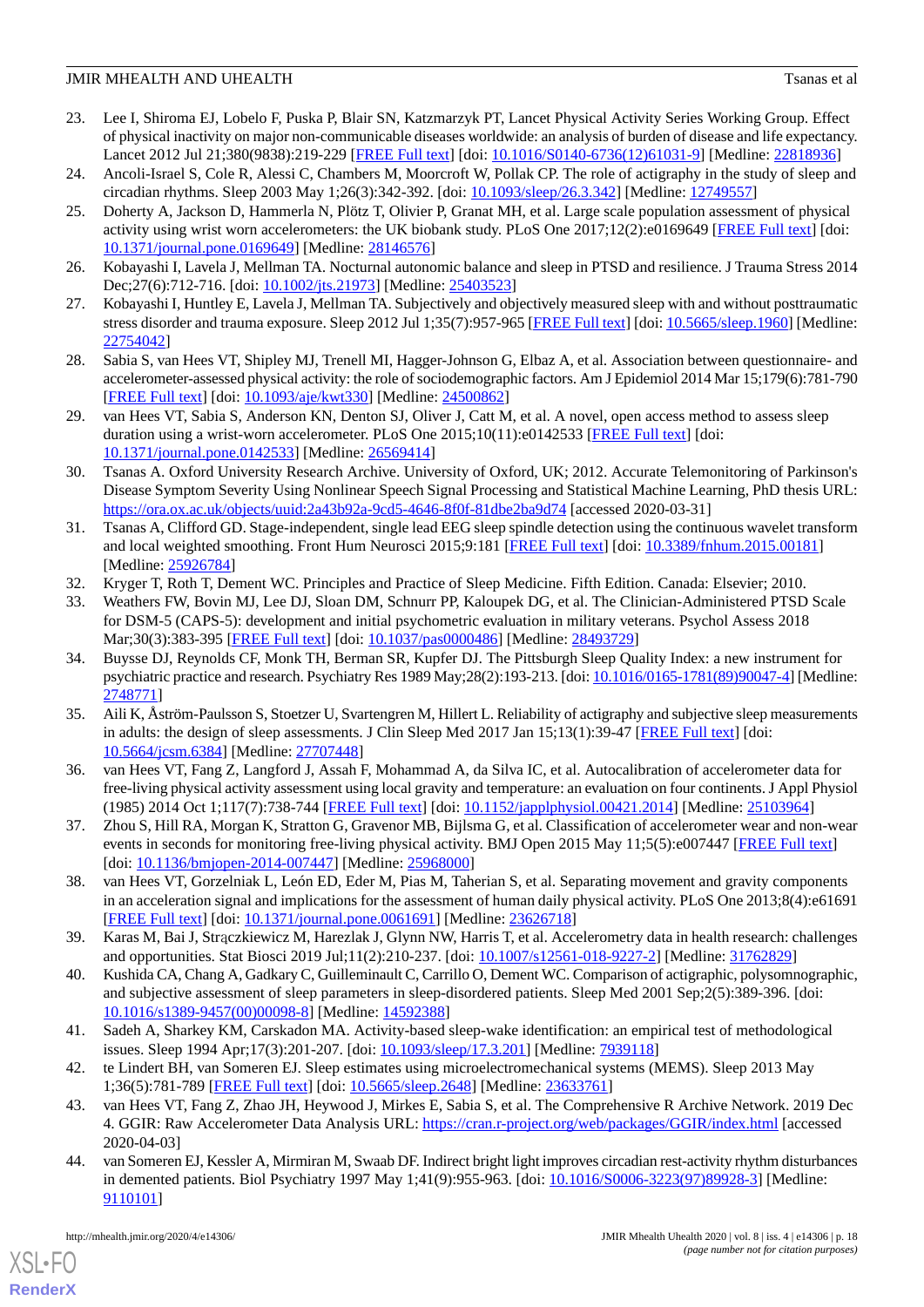- <span id="page-18-0"></span>45. Di J, Spira A, Bai J, Urbanek J, Leroux A, Wu M, et al. Joint and individual representation of domains of physical activity, sleep, and circadian rhythmicity. Stat Biosci 2019 Apr 15;11(2):371-402. [doi: [10.1007/s12561-019-09236-4\]](http://dx.doi.org/10.1007/s12561-019-09236-4)
- <span id="page-18-1"></span>46. Benloucif S, Guico MJ, Reid KJ, Wolfe LF, L'hermite-Balériaux M, Zee PC. Stability of melatonin and temperature as circadian phase markers and their relation to sleep times in humans. J Biol Rhythms 2005 Apr;20(2):178-188. [doi: [10.1177/0748730404273983\]](http://dx.doi.org/10.1177/0748730404273983) [Medline: [15834114\]](http://www.ncbi.nlm.nih.gov/entrez/query.fcgi?cmd=Retrieve&db=PubMed&list_uids=15834114&dopt=Abstract)
- <span id="page-18-2"></span>47. Meyer GJ, Finn SE, Eyde LD, Kay GG, Moreland KL, Dies RR, et al. Psychological testing and psychological assessment. A review of evidence and issues. Am Psychol 2001 Feb;56(2):128-165. [doi: [10.1037/0003-066x.56.2.128](http://dx.doi.org/10.1037/0003-066x.56.2.128)] [Medline: [11279806](http://www.ncbi.nlm.nih.gov/entrez/query.fcgi?cmd=Retrieve&db=PubMed&list_uids=11279806&dopt=Abstract)]
- <span id="page-18-4"></span><span id="page-18-3"></span>48. Tsanas A, Little MA, McSharry PE. A methodology for the analysis of medical data. In: Sturmberg JP, Martin C, editors. Handbook of Systems and Complexity in Health. New York, USA: Springer; 2013:113-125.
- <span id="page-18-5"></span>49. The Data Analytics Research and Technology in Healthcare (DARTH group). 2019. Software URL: [https://www.](https://www.darth-group.com/software) [darth-group.com/software](https://www.darth-group.com/software) [accessed 2020-04-03]
- <span id="page-18-6"></span>50. Calhoun P, Wiley M, Dennis MF, Means MK, Edinger JD, Beckham JC. Objective evidence of sleep disturbance in women with posttraumatic stress disorder. J Trauma Stress 2007 Dec;20(6):1009-1018. [doi: [10.1002/jts.20255\]](http://dx.doi.org/10.1002/jts.20255) [Medline: [18157880\]](http://www.ncbi.nlm.nih.gov/entrez/query.fcgi?cmd=Retrieve&db=PubMed&list_uids=18157880&dopt=Abstract)
- <span id="page-18-7"></span>51. Nakagawa S. A farewell to Bonferroni: the problems of low statistical power and publication bias. Behav Ecol 2004;15(6):1044-1045. [doi: [10.1093/beheco/arh107\]](http://dx.doi.org/10.1093/beheco/arh107)
- <span id="page-18-8"></span>52. Klein E, Koren D, Arnon I, Lavie P. Sleep complaints are not corroborated by objective sleep measures in post-traumatic stress disorder: a 1-year prospective study in survivors of motor vehicle crashes. J Sleep Res 2003 Mar;12(1):35-41 [\[FREE](https://onlinelibrary.wiley.com/resolve/openurl?genre=article&sid=nlm:pubmed&issn=0962-1105&date=2003&volume=12&issue=1&spage=35) [Full text\]](https://onlinelibrary.wiley.com/resolve/openurl?genre=article&sid=nlm:pubmed&issn=0962-1105&date=2003&volume=12&issue=1&spage=35) [doi: [10.1046/j.1365-2869.2003.00334.x\]](http://dx.doi.org/10.1046/j.1365-2869.2003.00334.x) [Medline: [12603785](http://www.ncbi.nlm.nih.gov/entrez/query.fcgi?cmd=Retrieve&db=PubMed&list_uids=12603785&dopt=Abstract)]
- <span id="page-18-9"></span>53. Heinzer R, Vat S, Marques-Vidal P, Marti-Soler H, Andries D, Tobback N, et al. Prevalence of sleep-disordered breathing in the general population: the HypnoLaus study. Lancet Respir Med 2015 Apr;3(4):310-318 [[FREE Full text](http://europepmc.org/abstract/MED/25682233)] [doi: [10.1016/S2213-2600\(15\)00043-0\]](http://dx.doi.org/10.1016/S2213-2600(15)00043-0) [Medline: [25682233](http://www.ncbi.nlm.nih.gov/entrez/query.fcgi?cmd=Retrieve&db=PubMed&list_uids=25682233&dopt=Abstract)]
- <span id="page-18-10"></span>54. Kooiman TJ, Dontje ML, Sprenger SR, Krijnen WP, van der Schans CP, de Groot M. Reliability and validity of ten consumer activity trackers. BMC Sports Sci Med Rehabil 2015;7:24 [\[FREE Full text\]](https://bmcsportsscimedrehabil.biomedcentral.com/articles/10.1186/s13102-015-0018-5) [doi: [10.1186/s13102-015-0018-5](http://dx.doi.org/10.1186/s13102-015-0018-5)] [Medline: [26464801](http://www.ncbi.nlm.nih.gov/entrez/query.fcgi?cmd=Retrieve&db=PubMed&list_uids=26464801&dopt=Abstract)]
- <span id="page-18-11"></span>55. Ladha C, Ladha K, Jackson D, Olivier P. Shaker Table Validation of OpenMovement AX3 Accelerometer. In: Proceedings of the Third International Conference on Ambulatory Monitoring of Physical Activity and Movement. 2013 Presented at: ISMPB'13; June 17-19, 2013; Amherst, MA URL: [https://www.researchgate.net/publication/](https://www.researchgate.net/publication/312500148_Shaker_table_validation_of_OpenMovement_accelerometer) [312500148\\_Shaker\\_table\\_validation\\_of\\_OpenMovement\\_accelerometer](https://www.researchgate.net/publication/312500148_Shaker_table_validation_of_OpenMovement_accelerometer) [doi: [10.13140/RG.2.2.31312.51208\]](http://dx.doi.org/10.13140/RG.2.2.31312.51208)
- <span id="page-18-12"></span>56. Guyon I, Eliseeff A. An introduction to variable and feature selection. J Mach Learn Res 2003;3:1157-1182 [\[FREE Full](http://www.jmlr.org/papers/volume3/guyon03a/guyon03a.pdf) [text](http://www.jmlr.org/papers/volume3/guyon03a/guyon03a.pdf)]
- <span id="page-18-13"></span>57. Tsanas A, Little MA, McSharry PE, Spielman J, Ramig LO. Novel speech signal processing algorithms for high-accuracy classification of Parkinson's disease. IEEE Trans Biomed Eng 2012 May;59(5):1264-1271. [doi: [10.1109/TBME.2012.2183367\]](http://dx.doi.org/10.1109/TBME.2012.2183367) [Medline: [22249592](http://www.ncbi.nlm.nih.gov/entrez/query.fcgi?cmd=Retrieve&db=PubMed&list_uids=22249592&dopt=Abstract)]
- <span id="page-18-15"></span><span id="page-18-14"></span>58. Palmius N, Tsanas A, Saunders KE, Bilderbeck AC, Geddes JR, Goodwin GM, et al. Detecting bipolar depression from geographic location data. IEEE Trans Biomed Eng 2017 Aug;64(8):1761-1771 [[FREE Full text](http://europepmc.org/abstract/MED/28113247)] [doi: [10.1109/TBME.2016.2611862\]](http://dx.doi.org/10.1109/TBME.2016.2611862) [Medline: [28113247](http://www.ncbi.nlm.nih.gov/entrez/query.fcgi?cmd=Retrieve&db=PubMed&list_uids=28113247&dopt=Abstract)]
- 59. Carr O, Saunders KE, Bilderbeck AC, Tsanas A, Palmius N, Geddes JR, et al. Desynchronization of diurnal rhythms in bipolar disorder and borderline personality disorder. Transl Psychiatry 2018 Apr 12;8(1):79 [\[FREE Full text\]](http://europepmc.org/abstract/MED/29643339) [doi: [10.1038/s41398-018-0125-7\]](http://dx.doi.org/10.1038/s41398-018-0125-7) [Medline: [29643339](http://www.ncbi.nlm.nih.gov/entrez/query.fcgi?cmd=Retrieve&db=PubMed&list_uids=29643339&dopt=Abstract)]
- 60. Activinsights. GENEActiv Sleep URL: <https://www.activinsights.com/actigraphy/geneactiv-sleep/> [accessed 2020-04-03]

## **Abbreviations**

**DSM-5:** Diagnostic and Statistical Manual of Mental Disorders 5th edition **NHS:** National Health Service **PROM:** patient-reported outcome measure **PSG:** polysomnography **PSQI:** Pittsburgh Sleep Quality Index **PTSD:** posttraumatic stress disorder **WASO:** wake after sleep onset